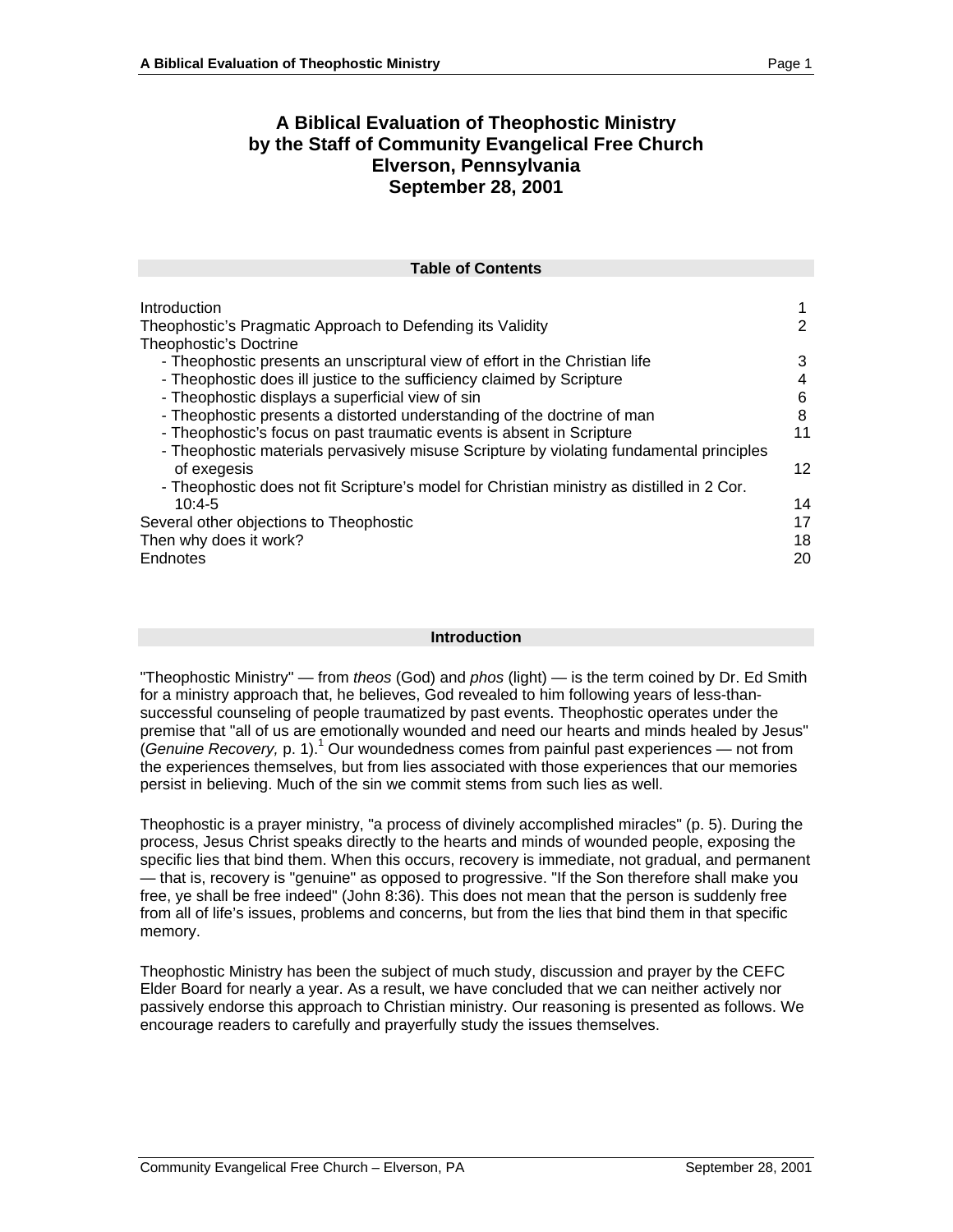## **Theophostic's Pragmatic Approach to Defending its Validity**

The primary apologetic for Theophostic Ministry is experiential. Although Dr. Smith quotes the Bible, the core argument for the ministry's validity is that Theophostic "works." Dr. Smith writes, "All I know is that the people who have experienced this healing were blind (depressed, hopeless, shamed) and now they can see!" Several further quotes:

\* "I have witnessed the Spirit of God use Theophostic Ministry to accomplish this [freedom from lies and pain] hundreds of times" (Genuine Recovery, p.10).

\* Regarding skeptics of Theophostic: "These people have not looked very deeply into what the Lord Jesus is doing with hurting lives throughout the world" (Genuine Recovery, p.3).

Our major concern under this point is that Scripture gives a dual criteria for testing a ministry's legitimacy. The two criteria are "results" and "truth." Clearly it is not unbiblical to consider the results of a ministry. Jesus says, "By their fruit you will recognize them" (Matt 7:16, 20). He also says, "Believe me when I say that I am in the Father and the Father is in me; or at least believe on the evidence of the miracles themselves" (John 14:11).

But the Bible warns against evaluating someone's ministry on the basis of results alone:

"If a prophet, or one who foretells by dreams, appears among you and announces to you a miraculous sign or wonder, {2} and if the sign or wonder of which he has spoken takes place, and he says, `Let us follow other gods' (gods you have not known) 'and let us worship them,' {3} you must not listen to the words of that prophet or dreamer. The LORD your God is testing you to find out whether you love him with all your heart and with all your soul." (Deu 13:1-3)

Moses' signs before Pharaoh were matched by the magicians Jannes and Jambres (2 Tim 3:8; Exo 7, 8). False prophets "will appear and perform great signs and miracles to deceive even the elect — if that were possible" (Matt 24:24). The works of the Antichrist will be "displayed in all kinds of counterfeit miracles, signs and wonders" (2 Thess 2:9). Even Paul's ministry seemed bested by men whom he dubbed, literally, "super apostles," while his own ministry appeared "unimpressive" (2 Cor 10:10; 11:5 and elsewhere). In other words, the "super-apostles" could boast of better "results."

In the eighteenth century, Jonathan Edwards described in detail the Great-Awakening phenomenon of parishioners having intense spiritual experience, some of which later proved spurious. William James, in *Varieties of Religious of Experience*, collected stories from around the world of people who have been changed, sometimes drastically and for the good, by spiritual experiences that were anything but Christian. Cult meetings often include testimonies of changed lives. Regarding the Church of Scientology, David Barrett writes,

"Members say that whatever attacks are made on the movement, they believe in Dianetics and Scientology because they work" (The New Believers: Sects, 'Cults', and Alternative Religions, p. 447).

We are not saying that Christians who use Theophostic are in a cult. We are saying that "results" are an insufficient apologetic for any ministry practice. The results of Theophostic must be tested by the doctrine of Theophostic. As we continue, we hope to show that Theophostic doctrine is in substantial error.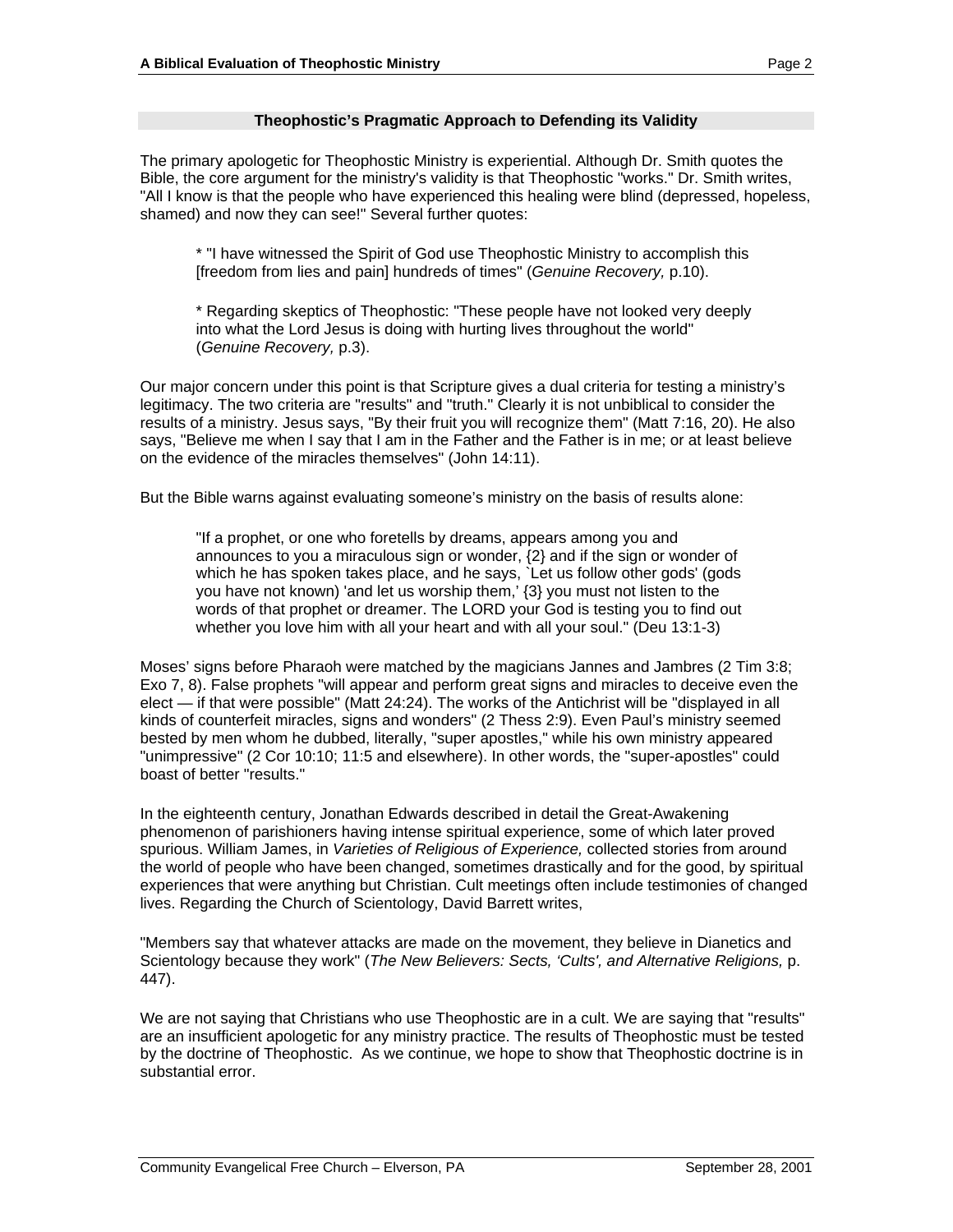\* \* \* \*

# **Theophostic's Doctrine**

#### **Theophostic presents an unscriptural view of effort in the Christian life**

Dr. Smith criticizes approaches to ministry that urge struggling people to "go out and try again" (Genuine Recovery, p.8). Here he addresses a real weakness in much Christian care of the soul —<br>— legalistic, reductionistic methods that lack any of Christ's supernatural life and power. Dr. Smith rightly observes that such just-try-harder approaches simply discourage people.

But Dr. Smith expands his criticisms to include all spiritual exertion — both exertion on the counselor's part to diagnose a struggler's problem, and exertion on the struggler's part to overcome his problem. He likens such spiritual exertion to the works-righteousness attacked by Paul in Galatians. Dr. Smith repeatedly takes biblical passages that denounce man's attempt to by-pass the cross and earn salvation through self-righteousness, and applies them to spiritual exertion of all kinds.

\* "Our best effort is like filthy rags."

\* [Dr. Smith calls his former counseling "humanistic" because it was] "based on Ed Smith's knowledge and their willingness and determination to apply it. That's nothing more than self-effort. That's a works salvation."

\* "I prided myself in my ability to diagnose a person's trouble and come up with biblical steps of action. The problem with this approach is it requires the person to do something they are not able to do. This really is not any different than the Old Testament approach to keeping the law" (Genuine Recovery, p.9).

He virtually mocks the notion of self-effort in the Christian life. Genuine recovery — where all pain, fear, shame, and panic are dealt with — "is permanent and maintenance-free." During a Theophostic session, Dr. Smith doesn't "leave the memory" until the struggler reports 100% peace and calm. This healing is instantaneous the moment the person receives peace from Jesus.

\* "If I have to expend energy in maintaining my pain control or behavior, then I have not truly received healing" (Genuine Recovery, p.16, emphasis ours).

\* "Recovery is not building strong defenses against the lies or controlling undesirable behavior. Genuine recovery is freedom from the lies that control and dictate such behavior" (Genuine Recovery, p.10).

\* "If a person is truly recovered, then relapse should not be a concern…" (Genuine Recovery, p.12).

But contrary to this perspective, Scripture continually prompts us toward Spirit-energized striving<br>and self-control: and self-control:

"Like a city whose walls are broken down is a man who lacks self-control" (Prov. 25:28).

"Above all else, guard your heart, for it is the wellspring of life" (Prov. 4:23).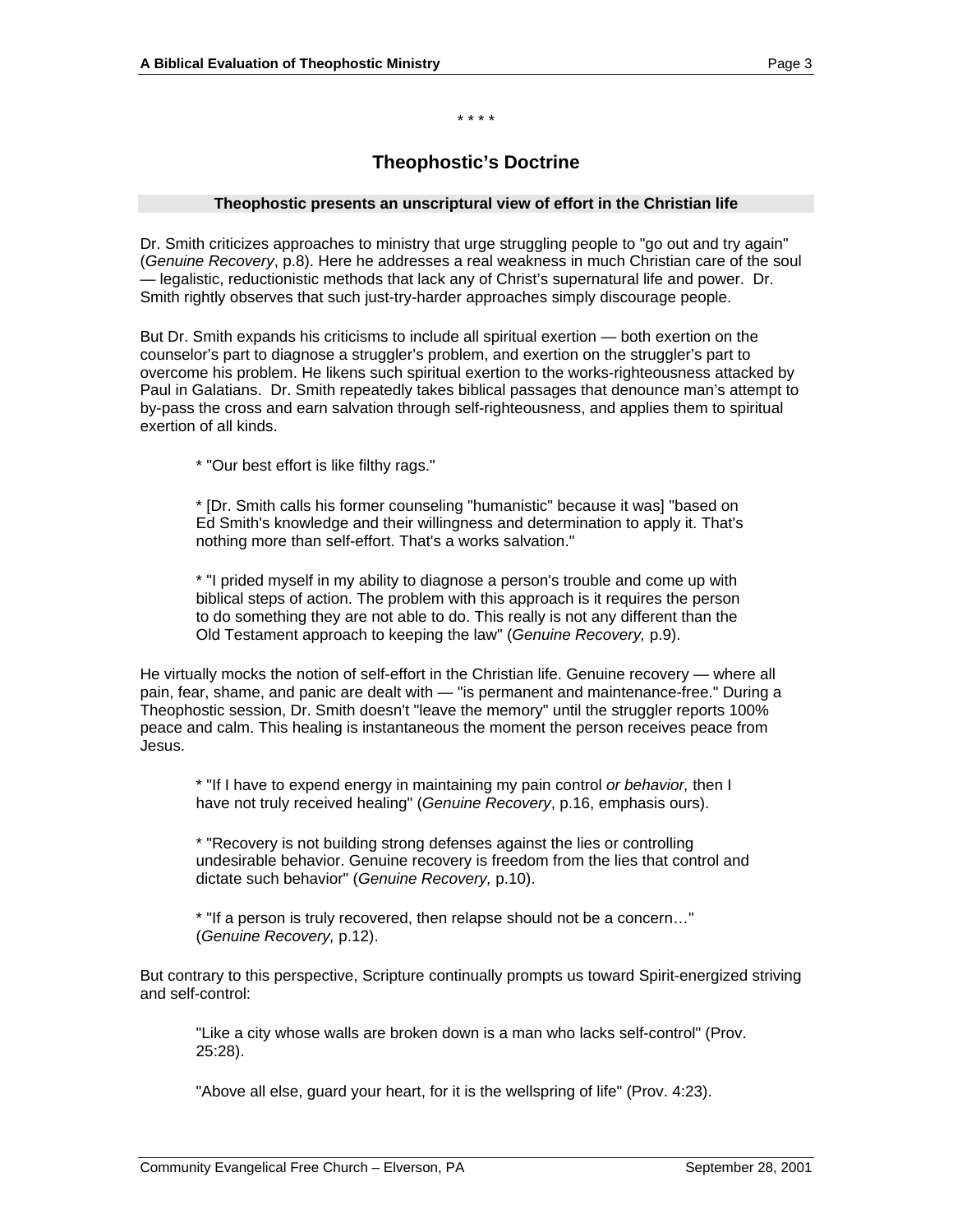"A wise man keeps himself under control" (Prov. 29:11).

"Each of you should learn to control his body in a way that is holy and honorable, not in passionate lust like the heathen" (1 Thess. 4:4).

"Prepare your minds for action; be self-controlled; set your hope fully on the grace to be given you when Jesus Christ is revealed" (1 Pet. 1:13).

"Be self-controlled and alert. Your enemy the devil prowls around like a roaring lion looking for someone to devour" (1 Pet. 5:8).

"Make every effort to add to your faith goodness; and to goodness, knowledge and to knowledge, self-control..." (2 Pet. 1:5-6).

Consider also the multiple New Testament phrases about "effort" in the Christian life. They portray the Christian life as a boxing match (1 Cor 9:26), a long-distance race (Heb 12:1), a farming of crops (2 Tim 2:6), and an infantry battle (Eph 6:11-12). They command us to "struggle" (Eph 6:12), "stand firm" (Eph 6:14), "do not let" (Rom 6:12), "do not offer" (Rom 6:13), "be careful" (1 Cor 10:12), "hold firmly" (1 Cor 15:2), "stop sinning" (1 Cor 15:34), "be on your guard" (2 Pet 3:17), "be strong" (2 Tim 2:1), "resist" (Jam 4:7), "flee" (1 Tim 6:11), "avoid" (2 Tim 2:16), "purify" (2 Cor 7:1), "watch" (1 Tim 4:16), "be diligent" (1 Tim 4:15), "be strong" (Eph 6:10), "do good" (Gal 6:9), "consider" (Rom 6:11), "persevere" (Heb 10:36), and a host of other things. This is an astounding refutation of the effortless overcoming that Dr. Smith speaks of.

In fairness, we should say that Theophostic teaching does not claim to replace the need for discipleship and spiritual growth. Hence, presumably it does not denounce the need for Spirit empowered effort in the Christian life. No doubt Dr. Smith would not wish to quarrel with the scriptural exhortations in the above paragraph. But Theophostic teaching inadvertently drains such passages of their effect. It does so by taking an array of problems traditionally seen among Christians as "discipleship" or "growth" issues (issues that Scripture addresses and that require the effort of meditation, obedience, and so forth) and re-categorizing them as "woundedness" issues — and thus as issues that only Theophostic Ministry can address.

According to Scripture, sanctification takes work — Spirit-empowered work, we hasten to add but work nonetheless. Theophostic Ministry, perhaps unintentionally, offers an end run around such work. The contract of the contract of the contract of the contract of the contract of the contract of the contract of the contract of the contract of the contract of the contract of the contract of the contract of the

#### **Theophostic does ill justice to the sufficiency claimed by Scripture**

Theophostic literature and video lectures speak highly of Scripture and include biblical quotations. But while Scripture is professed as valued, its sufficiency is minimized. In practice, Theophostic does not view the Bible as making the man of God "thoroughly equipped for every good work" (2 Tim 3:16-17). The Bible is valuable. It is true. It is often quoted in Theophostic material. But, in practice, Theophostic cannot say that the Bible is adequate for Christian ministry.

This is seen first from the way in which Theophostic Ministry began. It was not derived from a study of the Bible. Rather, during a particularly frustrating counseling session, Dr. Smith believes God led him into using, for the first time, the principles that later came to be called Theophostic Ministry. Dr. Smith denies that he claims to be the recipient of special revelation: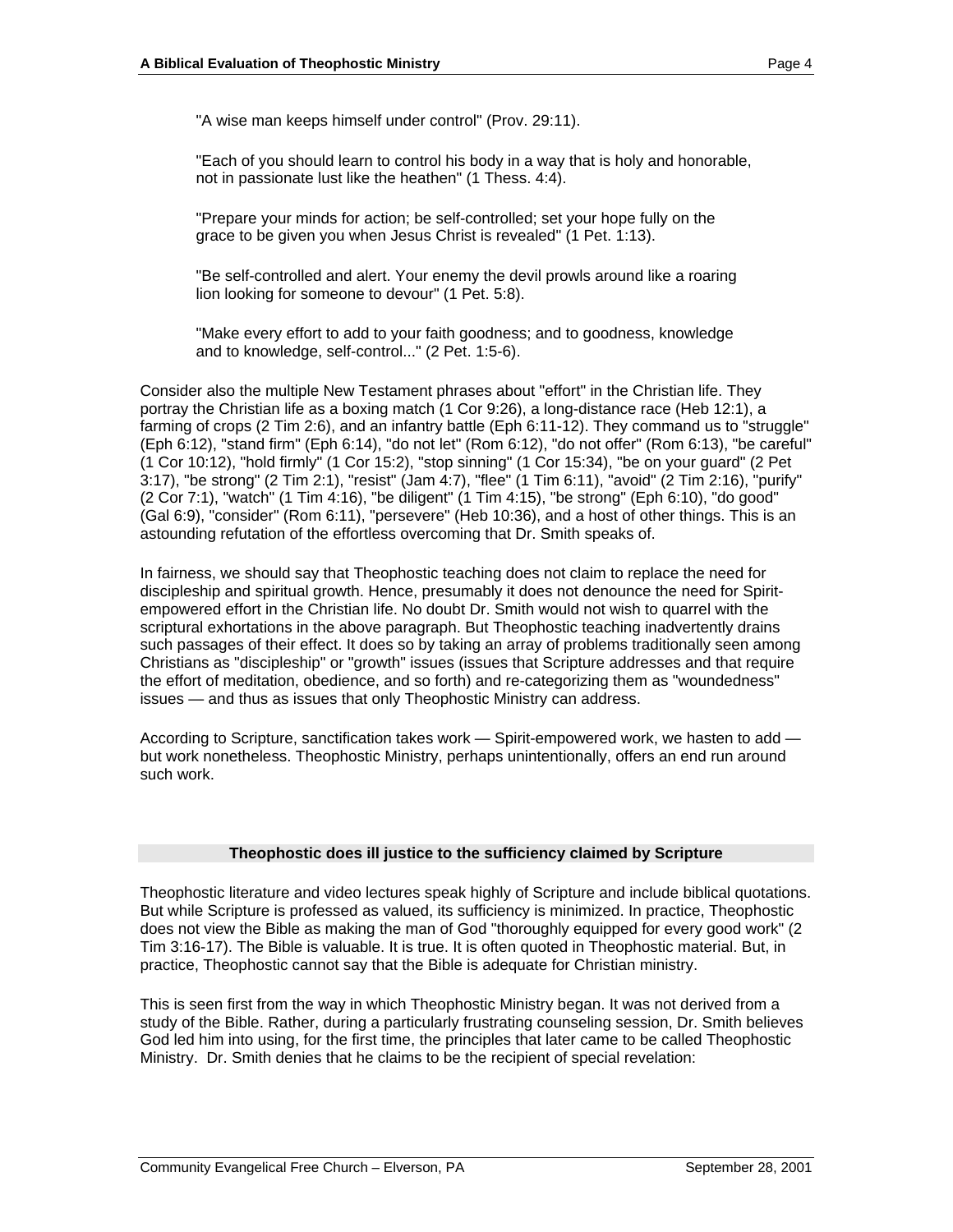"Some have suggested that I am advocating . . . new revelation. Nothing could be further from the truth. . . . There are some who are saying that I believe that I have been given a new revelation from God. I am very sorry to disappoint them, but I cannot claim such notoriety."

Rather, he says:

"I do believe that God provides His Church with new insight in new methods and applications of leading people to Jesus and into healing" (Genuine Recovery, p. 6).

That Theophostic offers new "methods" is indisputable. But that it offers new "applications" (presumably of Scripture) would be hard to establish. The proposal that Jesus Christ must directly reveal to a struggler the specific lie he is believing (not through Scripture or through bringing Scripture to mind, but directly) — that He does this only as painful memories are re-visited — and that Jesus himself must then personally refute that lie in that person's heart, not merely in general but while the person is recalling the life context in which he began embracing that lie — these are not notions derived from a study of Scripture. They are new revelation.

That Theophostic in practice (though not in theory) sees the Bible as inadequate for ministry is seen not only in how Theophostic began, but also in the ministry principles it promotes. The quotes in the section below are from the "Beyond Tolerable Recovery" basic training videos unless noted otherwise:

\* "No one, including myself, can talk me out of the lie — only Jesus can. Not even memorizing Scripture can."

\* [In cautioning people to be discerning about those from whom they receive alleged Theophostic ministry, Dr. Smith says:] "They should not be giving you truth..." [He adds:] "If they are telling you what they think God wants you to know, then they are not doing Theophostic Ministry" (Genuine Recovery, p. 2).

To use Scripture with wounded people who are believing lies — and in Theophostic training materials, this means most everyone — is inadequate and thus a mistake. Dr. Smith now realizes that he "was doing Jesus' job" by trying to help people identify the lies they believe. So what do people need? "They need an experience." People need Jesus Christ to talk directly to their souls. This is not the secret work of the Holy Spirit, blowing like the wind, regenerating a person or strengthening him with power in his inner being (Ephesians 3:16). This is the second person of the Trinity, the Son of God, directly speaking extra-biblical (although not anti-biblical) content into the person's heart.

\* "Most truth is given cognitively through a teacher or preacher passing it from their mind to the recipient's mind. Theophostic Ministry is the process of God speaking directly to the hearts and minds of His wounded little lambs. True sheep still hear His voice" (Genuine Recovery, p.6).

\* "Somewhere along the way the Church exchanged experiencing Jesus (faith) with learning about Jesus (cognitive)."

\* "I won't do well until Jesus brings truth to my experiential side."

This difference between experiential knowledge and logical truth is "one of the most important principles of the Theophostic process" (Beyond Tolerable Recovery, p. 203). Because of this, Dr.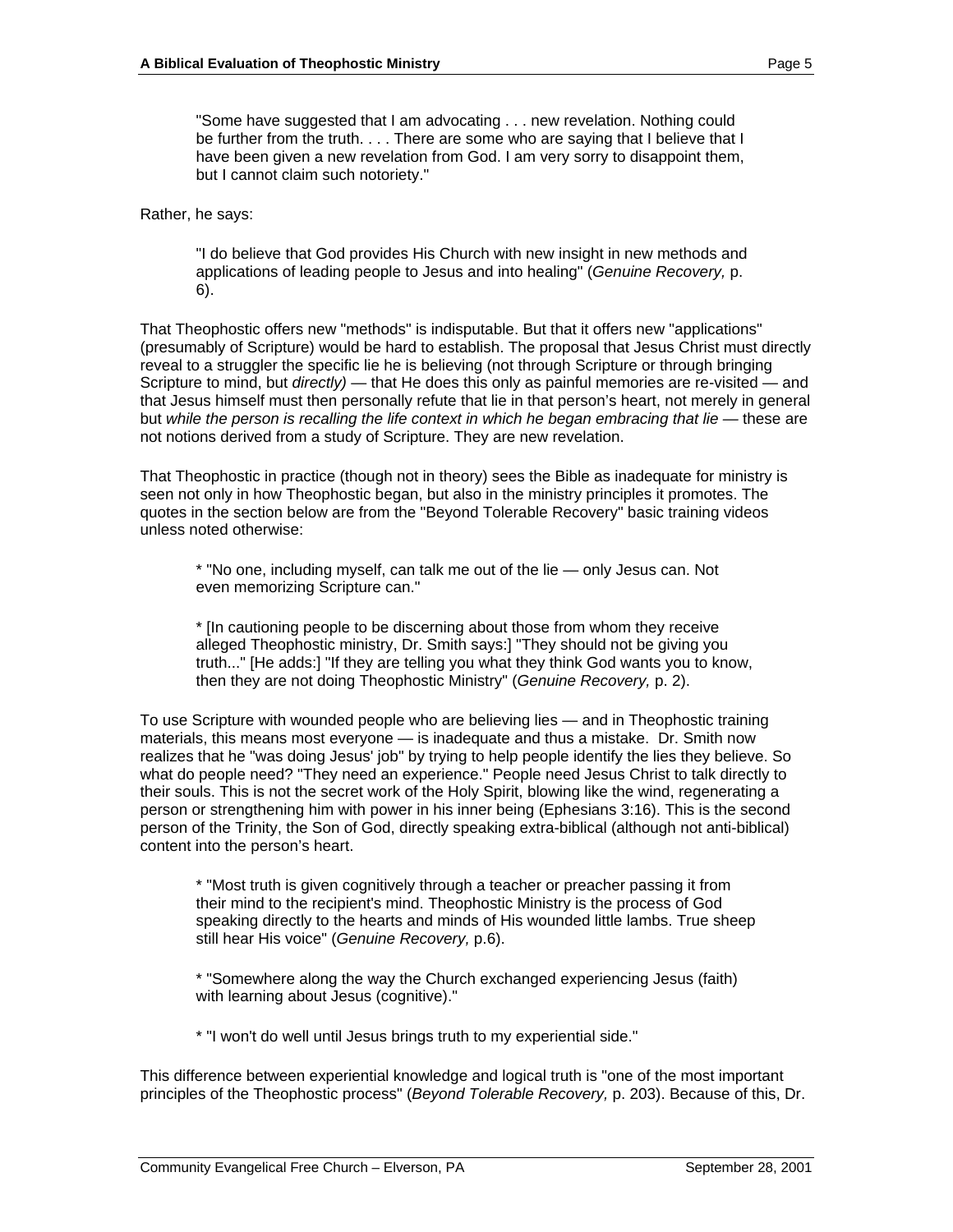Smith says he "no longer gives advice," which means even advice from Scripture. When we are enmeshed in a lie, the discipline of forcing our minds to meditate on "logical truth" — even that of Scripture — "doesn't do a whole lot of good."

As we have noted, Dr. Smith insists that Theophostic does not replace the need for discipleship and Christian growth. But his references to discipleship and "normal" methods of growth are sparse and lack the same enthusiasm shown for Theophostic procedures. It is clear that the real key to progress in the Christian life is to be set free from lies by a direct word from Jesus Christ and this by way of a process that, as of this writing, was revealed to the Christian church only about three years ago, via Dr. Smith.

## **Theophostic displays a superficial view of sin**

Dr. Smith asks the question, "What keeps us from soaring?" By this he means something like, "What keeps us from living productive, contented Christian lives?" Theophostic replies that the problem is not "a lack of truth" — for most Christians already have all the truth they can absorb. Nor is the problem a "lack of desire for more" — for "most people are spiritually hungry."

(Pausing for a moment, can we truly accept that most western Christians know the Bible's truths well? Do they study it? Are their thought patterns permeated by it? And are "most people" presumably, both Christians and non-Christians — truly hungry and thirsty for God, rather than for his benefits? Does not Romans 3:11 say that "there is no one . . . who seeks God"?)

Dr. Smith goes on to say where the true problem lies — it is that Christian churches and ministries "haven't given them the goods." The "goods" are the tools and perspective of Theophostic. In contrast to the "sin-based theology" of traditional Christianity, Theophostic promotes a "lie-based theology" that finds the root problem of many people, apparently most people, not in their sinfulness but in their belief of lies. Sin is real, but a belief in lies is the even deeper reality. These lies grow in the soil of pain and woundedness that we experienced in past difficult situations. Sin is not focused on in Theophostic literature. Neither is ignorance of the Bible, or a failure to hide its truths in our hearts. But the human experience of pain, and the lies bred by pain, are spotlighted and scrutinized. When sin is discussed, it is acknowledged as real and as requiring a prayer of confession during which God's grace and pardon is claimed. But a mention of sin in Theophostic literature leads quickly into qualifiers such as, "It is important to note that not all guilt or shame is genuine. Most of the time the guilt and shame coming from childhood is false. . ." (Genuine Recovery, p. 42).

Consider this quote concerning people embroiled in perpetual arguments, marital or otherwise:

\* "I find people are not really in conflict; they are just wounded, 'bumping' into each other's wounds or lie-infested painful memories" (Genuine Recovery, p.9).

Yet how does Scripture diagnose conflict?

"What causes fights and quarrels among you? Don't they come from your desires that battle within you? You want something but don't get it. You kill and covet, but you cannot have what you want. You quarrel and fight. . . ." (James 4:1-2).

Consider these quotes from Dr. Smith: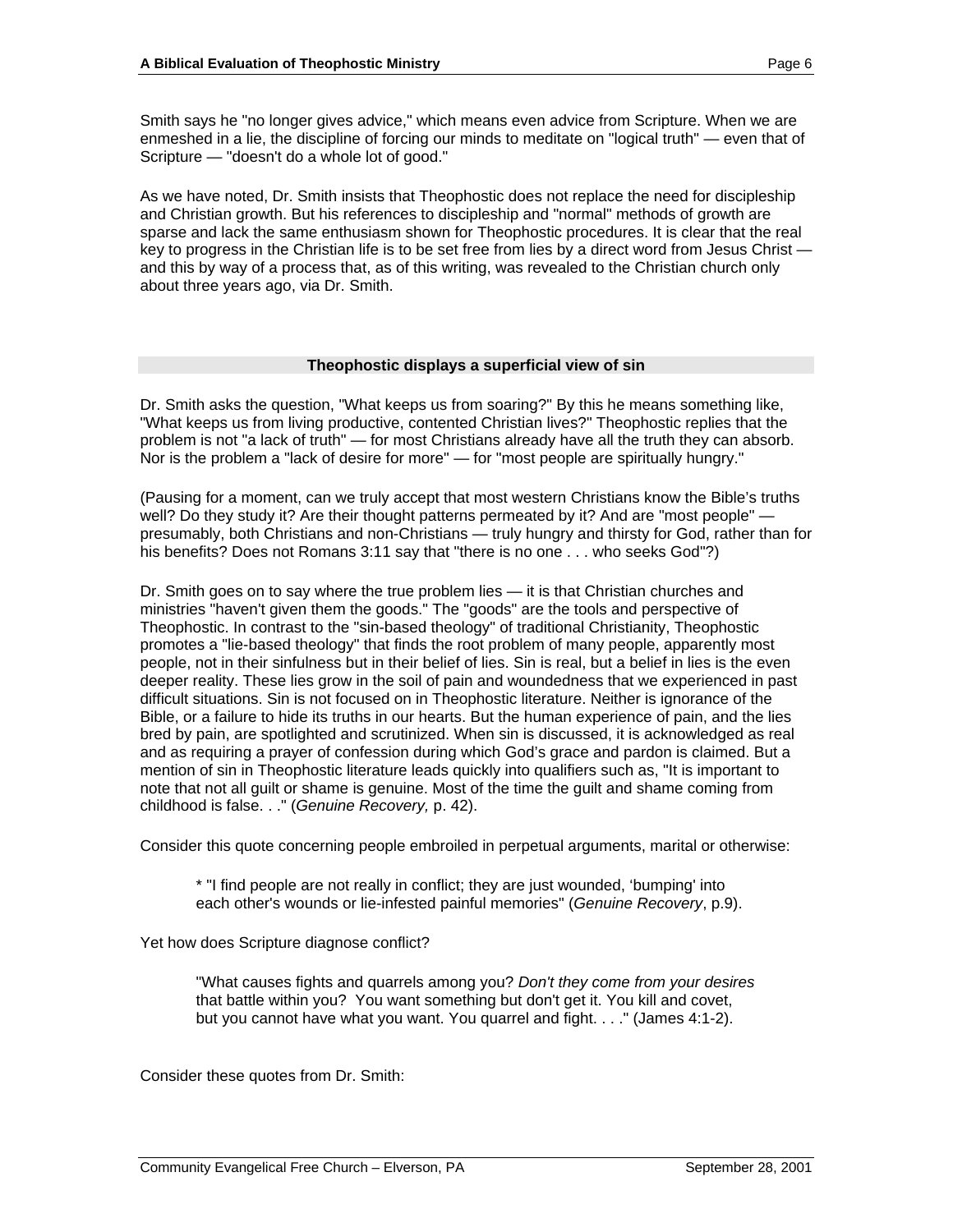\* "If we have lies stored in our experiential knowledge we will have little choice but [to] act out accordingly or else live a life of constant struggle and self-effort." (emphasis added)

\* [Regarding our "primary choices" which are made from "experiential knowledge" and not "logical truth"]: - "[People] don't have much option." (emphasis added)

Here, people entangled by spiritual lies are presented far more as victims than as sinners. But Scripture presents the belief in such lies as less than innocent. For example, 2 Thessalonians 2:9-12 discusses those who will be deceived by the counterfeit miracles of the Antichrist. Satan's work through him "deceives" them. What are we to make of such deceit? The passages use these phrases in parallel:

"they refused to love the truth" (verse 10)

"they will believe the lie" (verse 11)

"[they] have not believed in the truth" (verse 12)

"but have delighted in wickedness" (verse 12)

Here, believing spiritual lies is called "refusing to love the truth" and "delighting in wickedness." That is, this passage views unbelief *itself* as sin. Why? Because we have a vested interest in not believing certain, unpleasant truths. Non-Christians don't want to believe that they are as sinful as Scripture depicts, or that God will hold them accountable. Even Christians have an interest in disbelieving Scriptural truths.

Let us imagine a fire-fighter who tried desperately but failed to rescue his comrade from a burning building. Understandably, he is shaken. He cannot forgive himself. Let us say that years later he still cannot lose this feeling of being responsible. His feelings persist. He is "unable to believe" God's words in the Bible that he is loved by God, that God alone controls the day of people's birth and death, and so forth. Yet other fire-fighters have been able to recover from the same trauma. Why not this man? As with all of us, this man has heart-motives he is unaware of. "All a man's ways seem innocent to him, but motives are weighed by the LORD" (Prov 16:2). Perhaps for this fireman to embrace the fact that he wasn't responsible for his friend's death would mean facing the fact that he himself cannot control the world as he imagines — and perhaps control is highly important to him. Or perhaps another motive drives him. But his inability to believe God does not grow out of a vacuum. He is driven by values that are precious to him — values that are not strictly innocent. His unbelief, therefore, though understandable, is not innocent.

Consider a non-Christian's disbelief in the Gospel. Perhaps professed Christians have mistreated and cheated him. Perhaps a minister ran off with his mother and split his family, or a drunken deacon ran over his son with a car. His pain leads him to believe that "all Christians are hypocrites" and that religion is a hoax. His unbelief is to some extent understandable. We sympathize with how these experiences make faith more difficult. But God still calls upon him to repent and believe the Gospel. His unbelief is a guilty unbelief — so guilty that if he does not turn from it, he will perish eternally. Most Christians would agree with this paragraph.

Now imagine that this unbeliever becomes converted. Imagine too that, as a Christian, he undergoes a painful experience that tempts him to believe lies — lies whispering that God does not love him, or that these trials happened simply because he is dirty. As a Christian, his unbelief is made of the "same stuff" as before his conversion. Perhaps his unbelief is quantitatively less, but qualitatively it is identical. It may be understandable, but still it is sinful.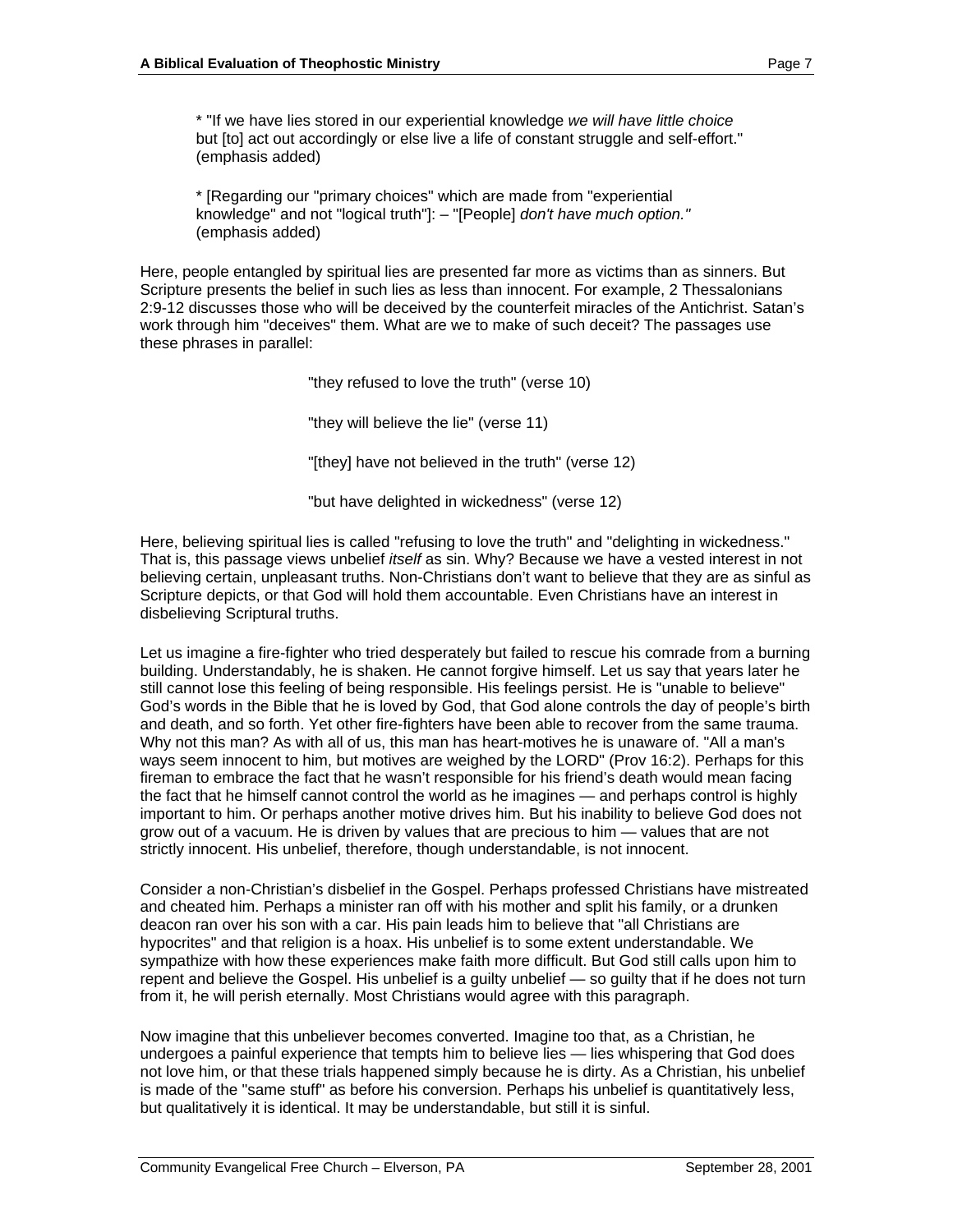Theophostic Ministry seems to make no account for this fact. It speaks of unbelief as if it were neutral, or as simply the natural response of a victimized person. Theophostic does grant that sin may keep a person from experiencing deliverance. It acknowledges the existence of "appropriate shame and guilt" that must be confessed and that can be forgiven by Christ's blood. But belief in lies is not itself focused on as a sin problem. The focus is upon the suffering person's pain and status as a victim needing the reassuring words of Christ.

This view of sin grows out of Theophostic's view of man.

## **Theophostic presents a distorted understanding of the doctrine of man**

Key to Dr. Smith's approach is a strong differentiation between the human soul (which is only partially redeemed in this life) and the human spirit (which, in a Christian, is totally redeemed and righteous in this life). This leads to a trichotomistic (threefold) view of man as Body, Soul/Mind, and Spirit — a threefold view far more extreme than the more modest trichotomistic view held by many mainstream evangelicals. This is not a mere academic issue, for the unspoken but inescapable inference is this: Scripture speaks to the spirit, but the deeper human problem is in the soul, and the soul is not the Scripture's specialty. Lies nestled in the soul "cannot be dealt with logically" (translate "cannot be dealt with by biblical truth") — they must be dealt with directly by God. And the contract of the contract of the contract of the contract of the contract of the contract of the contract of the contract of the contract of the contract of the contract of the contract of the contract of th

## **THE SPIRIT**

According to Theophostic teaching St. Paul was speaking of human spirit, not the human soul, when he penned 2 Corinthians 5:17. "Therefore if any man be in Christ, he is a new creature: old things are passed away; behold, all things are become new" (KJV). When someone becomes a Christian, his spirit alone is made new — but this newness is absolute and complete. There is nothing "old" still about the spirit. It is totally righteous, Theophostic teaches. Even if a Christian acts unrighteously, this does not affect his soul's righteousness. The spirit, not the soul, is the "new man which after God is created in righteousness and true holiness" (Eph 4:24, KJV). The following quotes about the spirit are from the "Beyond Tolerable Recovery" basic video training series unless marked:

\* "We are not in the process of becoming like Jesus but rather are on a journey of discovering who we are in Him."

\* "We already are like Jesus; we just don't know it."

\* "I am in Christ and what I was before (lost, depraved, sinful) has all passed away (in my spirit man) and all things have become new whether or not I believe it, feel it, or know it. My lies tell me I am shameful, guilty, imperfect, less than others or unacceptable. God's Word says I am redeemed, perfect, righteous and holy. Who are we going to believe?" (Beyond Tolerable Recovery, p. 204).

## **THE SOUL/MIND**

In contrast, the soul is still in need of attention. It is the the part of a person that interacts with the outside world. It stores and processes information. It tries to make sense out of a person's life experiences. It develops the person's values by how it *interprets* those events. The soul is thus the seat of the conscience. It "rewards" or "punishes" the person according to its values, making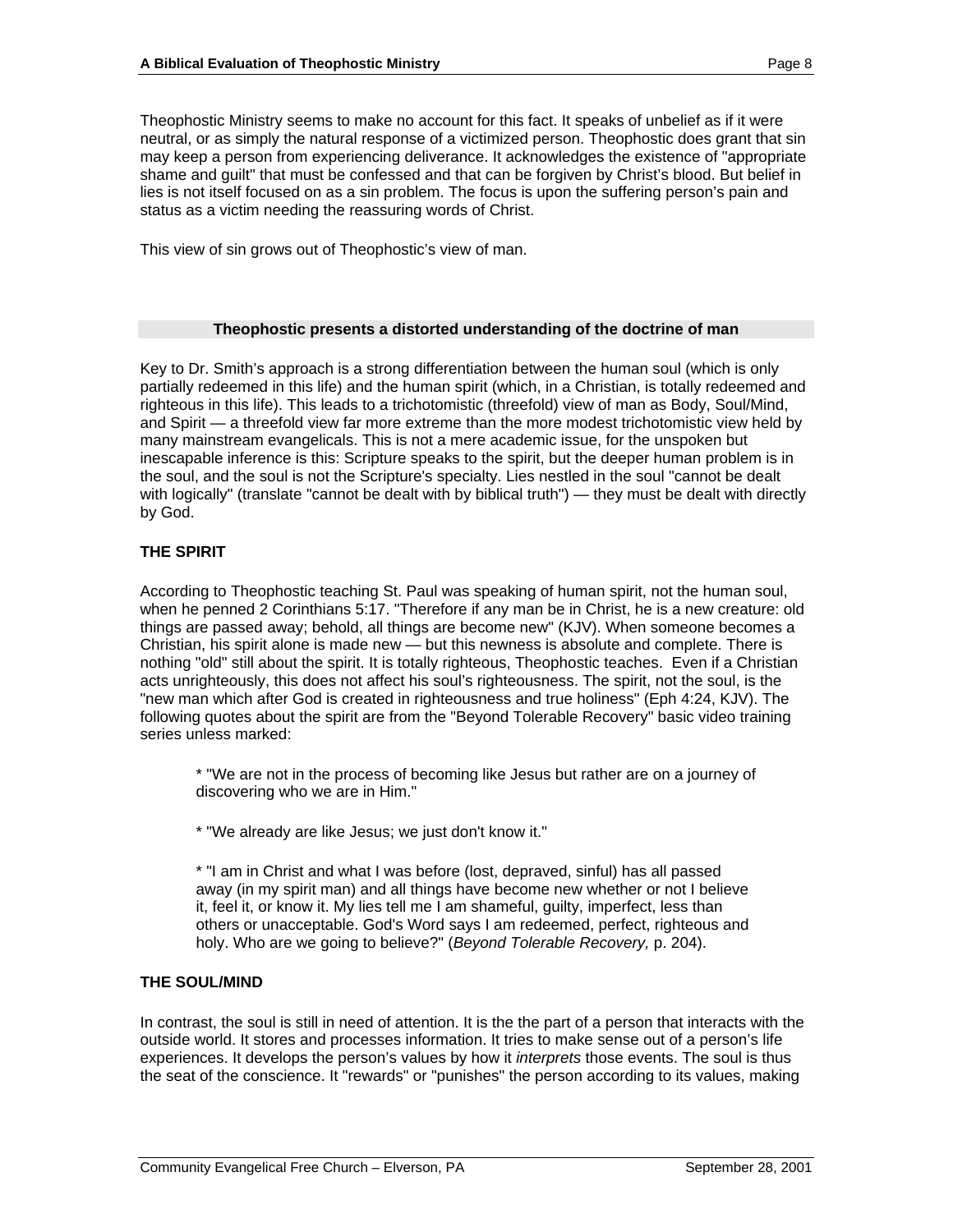him feel guilty or innocent. These values are "based on the mind's current thinking," which may or may not be correct.

## **HOW THE SPIRIT AND SOUL INTERACT**

The spirit, being totally righteous, always wants to choose the good. But when the spirit chooses to act, its options are limited by the condition of the soul (or mind) — that is, by what the mind or soul is thinking or believing. Any darkness in the mind or soul "cripples the spirit."

\* "The righteous spirit desires to act righteously but is limited to the information of the soul's experiential knowledge."

\* "The righteous spirit of man . . . is limited to the thinking of the soul. I can only act as far as I can think" (Beyond Tolerable Recovery, p. 205).

The problem is that the soul/mind, not being fully regenerated by Christ, may be believing lies. These lies stem from its false interpretations of past traumatic events.

\* "My righteous spirit 'bumps into a lie' and is crippled. This is what Romans 7 is talking about when it says, 'It is no longer I that am doing it but rather the members of my flesh.'"

What is the answer to this dilemma? The mind (not the spirit) must be renewed. Theophostic teaching reminds us that Scripture speaks of this renewal, for Romans 12:2 commands: "Be ye transformed by the renewing of your mind." Other passages urge the same thing:

\* "Receive the implanted word which is able to save (rebuild, restore, renew) your soul" (James 1:21) (from Beyond Tolerable Recovery).

\* "Be made new in the attitude of your minds" (Ephesians 4:23).

\* "I am completely regenerated spiritually the moment I come to Christ in repentance and faith. . . .Yet my soul/mind stays the same unless I choose to renew it" (Beyond Tolerable Recovery, p. 204).

How is the mind renewed? Through the Theophostic process. The above passages are not used to urge Christians toward study the Bible and meditation on its precepts. Rather, they are used to propel us to seek a "memory picture" of past traumatic events, re-access the emotional pain, discover the original lie, and have Jesus come and directly contradict that lie in our minds.

## **EVALUATION OF DR. SMITH'S VIEW OF MAN**

At least two problems stand out concerning Dr. Smith's understanding of the nature of man. First, the whole Theophostic system leans on a trichotomistic view of Scripture that is difficult to sustain exegetically. True, Hebrews 4:12 appears to differentiate between soul and spirit:

For the word of God is living and active. Sharper than any double-edged sword, it penetrates even to dividing soul and spirit, joints and marrow; it judges the thoughts and attitudes of the heart.

1 Thessalonians 5:23 also seems to point to a trichotomy: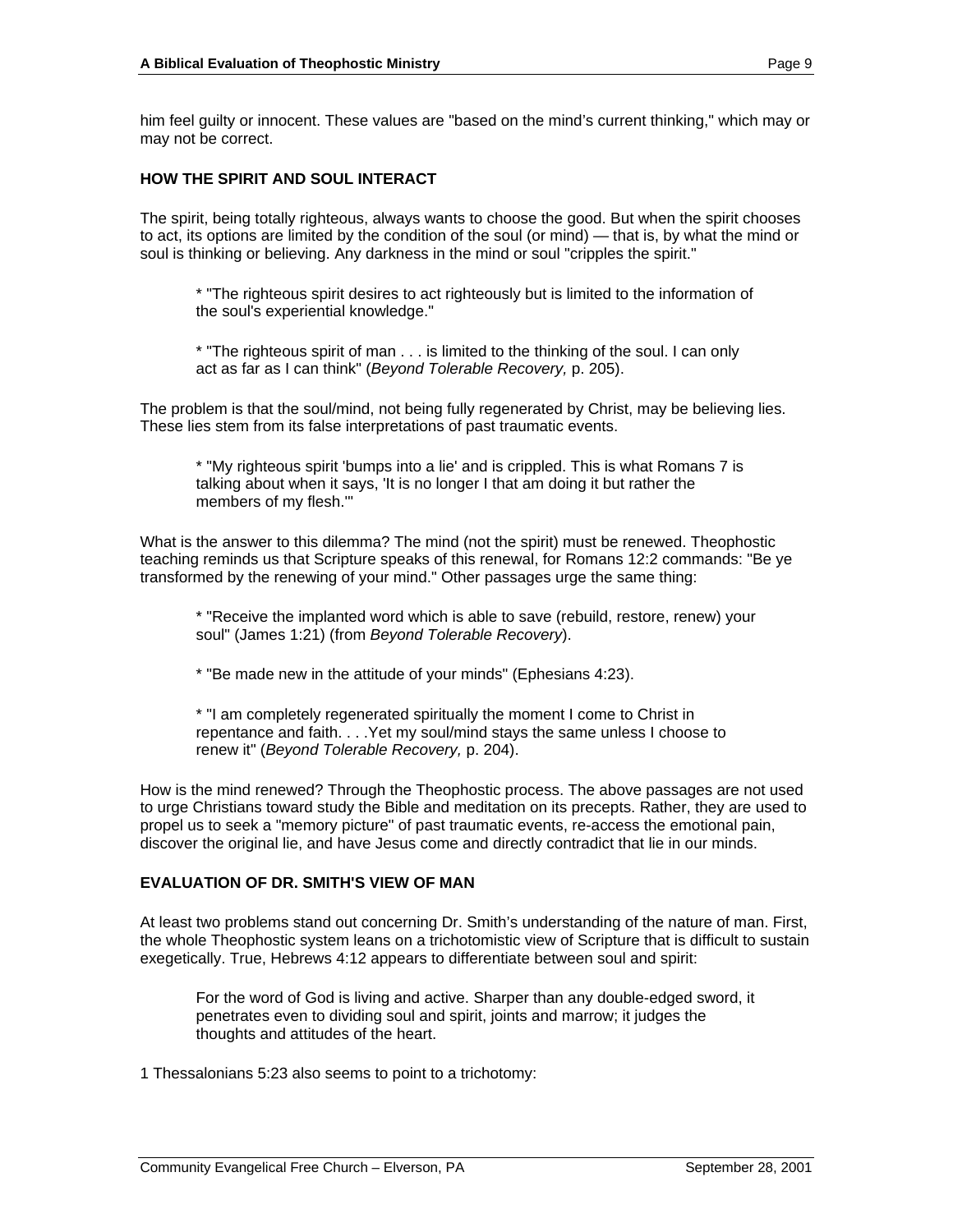May God himself, the God of peace, sanctify you through and through. May your whole spirit, soul and body be kept blameless at the coming of our Lord Jesus Christ. **Christ** Christian Christian Christian Christian Christian Christian Christian Christian Christian Christian Christian Christian Christian Christian Christian Christian Christian Christian Christian Christian Chris

But how do we then interpret Mark 12:30? "Love the Lord your God with all your heart and with all your soul and with all your mind and with all your strength." If we woodenly take each element of the person listed here as separate from the others, we must conclude that the mind and soul are separate entities — and both are separate from "the heart." Is this what Scripture really intends? In an excellent article on this subject, counselor Winston Smith comments: "Jesus is not proposing a four-fold view of people as heart, mind, soul, and strength, but commanding us to love God with our entire being."<sup>2</sup>

Many other biblical passages point in the same direction, interchanging these various terms, now using one, now using another. Death is described both as "giving up the soul" (Gen. 35:18; I Kings 17:21; Acts 15:26), and as "giving up the spirit" (Ps. 31:5; Luke 23:46; Acts 7:59). The dead are described as "the spirits in prison" (I Pet 3:19) and as "the souls of those who had been slain" (Rev. 6:9). The Bible sometimes designates man as "body and soul" (Matt. 6:25; 10:28) — at other times as "body and spirit" (Ecc. 12:7; I Cor. 5:3, 5). $^3$ Many similar verses could be mentioned which are problematic to a strict threefold view of man. Yet, Theophostic Ministry places enormous weight on the absolute distinction between soul and spirit.

A second problem with Dr. Smith's view of man is his teaching that our spirits become perfectly holy at conversion. He writes, "God's Word says I am redeemed, perfect, righteous, and holy" (Beyond Tolerable Recovery, p. 204). But in what way does Scripture call us "perfect, righteous, and holy?" Paul answers this in Romans 4:5.

"However, to the man who does not work but trusts God who justifies the wicked, his faith is credited as righteousness" (Rom 4:5). That is, Christ's righteousness is imputed to our account. This is a righteousness "on the books," a legal declaration of "Not Guilty" — what theologians call a forensic righteousness. Our ledgers are put in the black, our debt is forgiven, even if we could righteously be put into debtors' prison. Romans is describing our position before God, not the condition of our hearts.

From the moment of salvation. God treats the justified man as if he had lived Christ's life. To be sure, at salvation God does a work in our hearts that reflects what he does on our ledgers. He begins to make us holy inside in a way mirroring our being declared holy. We are "born again" (John 3:3). God takes from us our "heart of stone" and gives us "a heart of flesh" (Ezk 36:26). We experience "the washing of rebirth and renewal by the Holy Spirit" (Titus 3:5). But the Bible consistently stresses that, while this washing is complete with regard to our account or standing, it is incomplete with regard to our internal holiness. Hebrews 12:23 calls those who have gone to heaven "righteous ones who have been made perfect" — that is, at the cross they were declared righteous, but at death their hearts were made perfect. Jesus taught that the person who has been washed at spiritual rebirth "needs only to wash his feet" (John 13:10). That is, he has been cleansed — but he still needs to wash! This daily "washing" by confession of sin is not just for our souls, according to 2 Corinthians 7:1 — "Since we have these promises, dear friends, let us purify ourselves from everything that contaminates body and spirit, perfecting holiness out of reverence for God." Here the *spirits* of Christians are liable to contamination — something which Dr. Smith must totally deny.

Thus, Theophostic has similarities to Roman Catholic theology's confusion of imputation and impartation. In contrast, Scripture presents us as perfect in God's eyes because Christ's righteousness has been imputed, or credited, to us. This teaching has been historically known as the doctrine of Justification (by faith alone). The Protestant Reformers correctly saw this as "the doctrine on which the Church stands or falls." In contrast, Catholic doctrine defines justification as God's act of *infusing* or *imparting* grace or power into Christians enabling them to do good and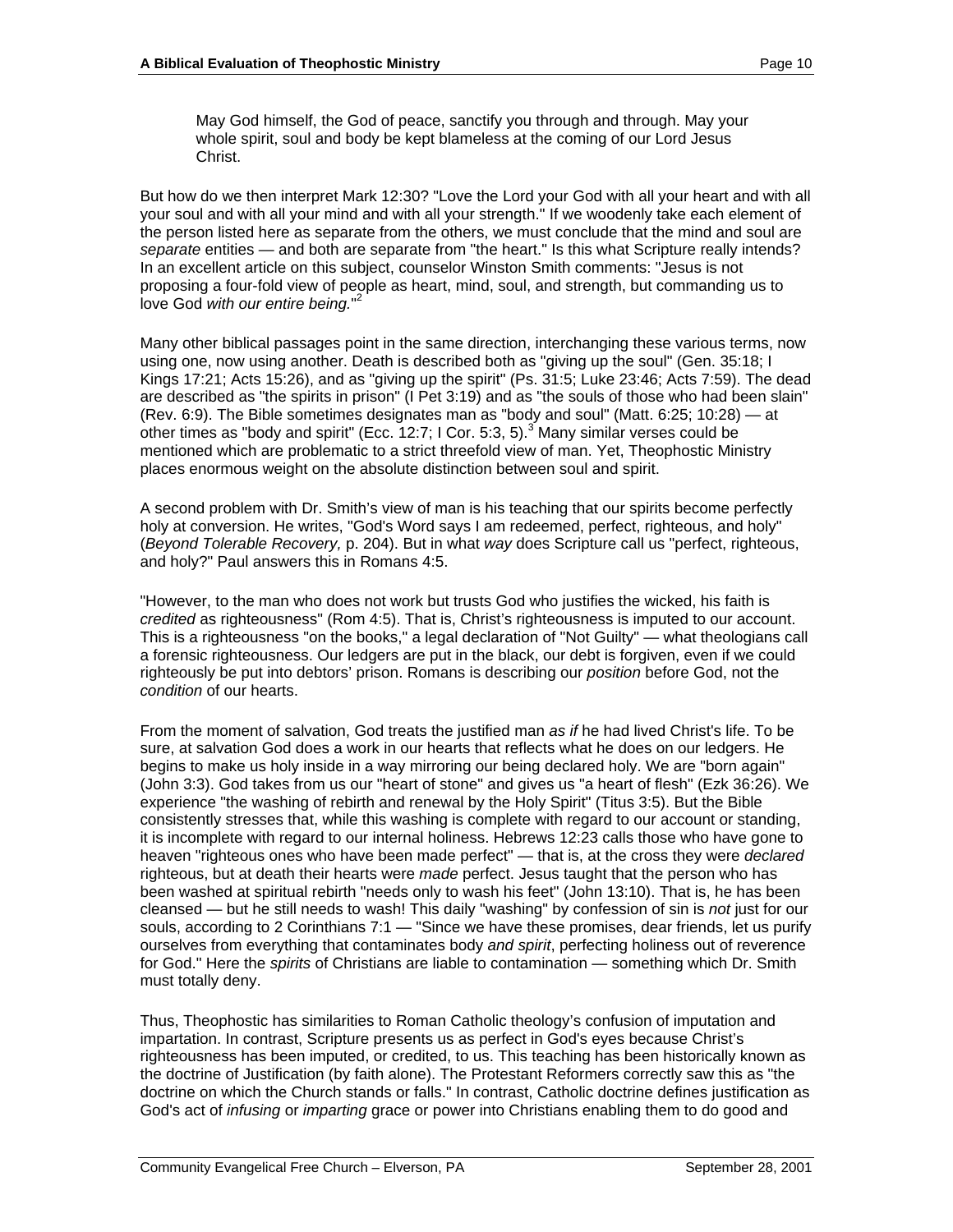thus attain merit. Theophostic's error, while not identical, is dangerously close. We suspect that Dr. Smith's low view of sin (discussed earlier) is related to his teaching that the spirits of Christians have been made perfectly holy.

#### **Theophostic's focus on past traumatic events is absent in Scripture**

Theophostic places strong emphasis on remembering. "Present discomfort is rooted in an unresolved historical moment." The "echo" of that moment, "the feeling you experience each time your painful memory is accessed," must be faced in order to gain authentic release (Genuine Recovery, 18). The quotes below are from the "Beyond Tolerable Recovery" basic training video series:

- \* "The present is a reflection of the past."
- \* "We need to get to the source of where it first occurred."
- \* "What I feel now is coming from someplace else."
- \* "Get to the original lie."

\* "Trying to resolve present conflict without finding healing from the past wounds at best gives only temporary relief."

\* "But if I heal my past I redeem my present."

The Bible, too, talks a great deal about remembering. But its focus is very different. The psalmist remembered God's long ago miracles (77:12), his ancient laws (119:52), and his name (119:55). God told Israel to wear garments with tassels — "Then you will remember to obey all my commandments . . ." (Numbers 15:40). After forty years of wandering, he tells them, "Watch yourselves closely so that you do not forget the things your eyes have seen . . . Remember the day you stood before the Lord your God at Horeb. . ." (Deut 4:9-10). He says:

(Deu 5:15) "Remember that you were slaves in Egypt . . ."

(Deu 8:2) "Remember how the LORD your God led you all the way in the desert these forty years . . ."

(Mat 16:9) "Don't you remember the five loaves for the five thousand, and how many basketfuls you gathered?"

That is, remember all God's goodness. But he also commands:

(Deu 24:9) "Remember what the LORD your God did to Miriam [in causing leprosy]. . ."

(Luke 17:32) "Remember Lot's wife!"

That is, remember God's punishments on the rebellious. He says to remember the Sabbath (Exo 20:8), to remember his ways (Isa 64:5), to remember the poor (Galatians 2:10). Avoid judgment by remembering God's commands (Jude 1:17; Rev 3:3). Having stumbled, we should remember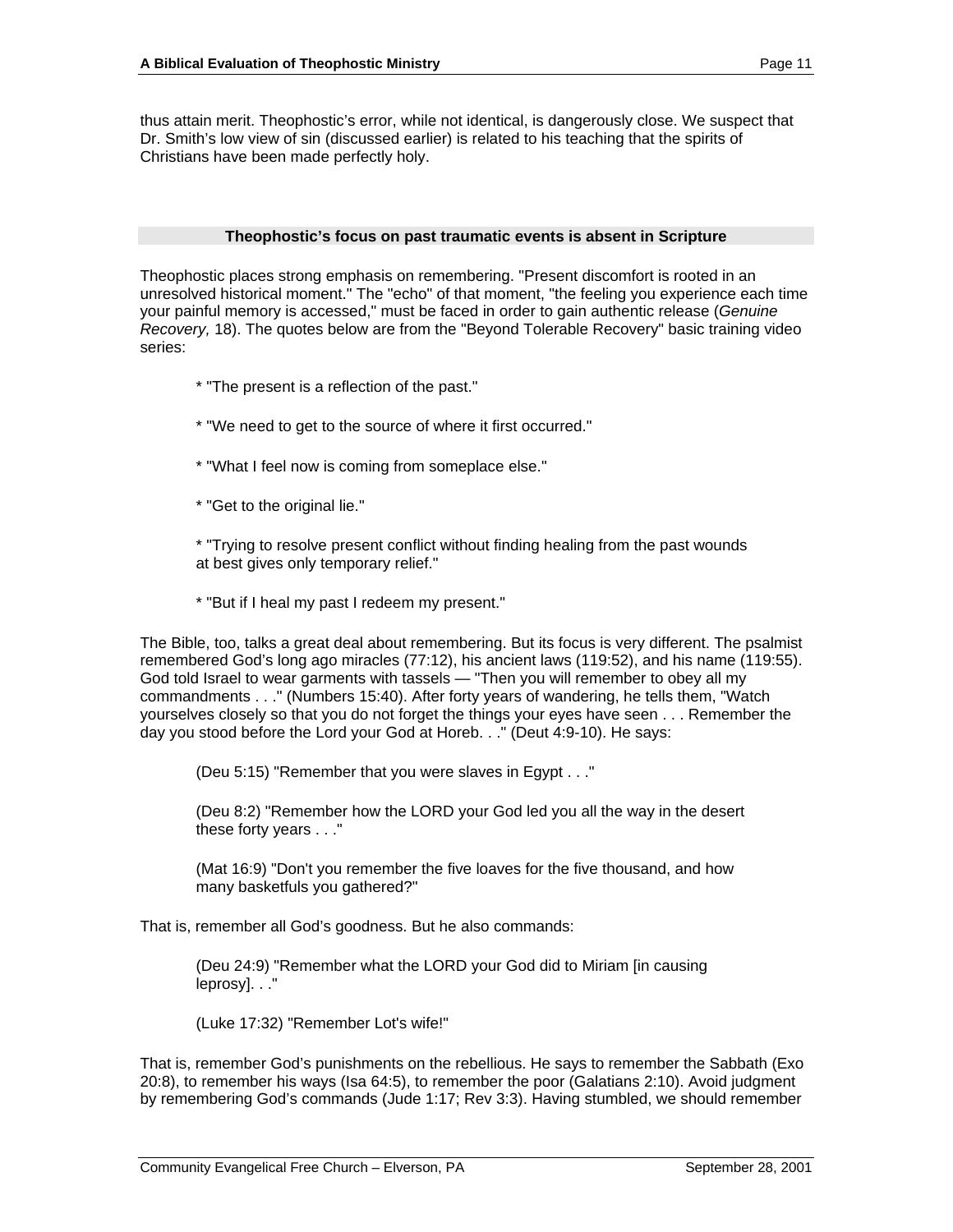the heights we fell from (Rev 2:5). Remember Paul's chains (Colossians 4:18). Remember Paul's ministry (Acts 20:31). Remember when you were without hope (Eph 2:11-12).

Remember the bad things too — past traumatic events. Remember how the Amalekites attacked you so you can act accordingly in the future (Exo 17:14). Of Israel, God predicts : "You will remember your conduct and the actions by which you have defiled yourselves, and you will loathe yourselves for all the evil you have done" (Ezk 20:43). That is, you will remember so that you learn to despise sin.

Remember so as to consider. Remember so as to restrain yourself. But not a word about remembering so that "I can confront my wound . . . face-to-face and feel its fresh fury again," in order that "the pain will lead us to the root of our trouble" (Genuine Recovery, p. 17-18). There simply are no Scriptural commands to that effect. The New Testament contains twenty-one epistles of detailed instructions for sanctification and Christian living — and one hundred and fifty psalms about the deepest matters of the heart — yet not a verse outlining anything remotely resembling Theophostic practice. Theophostic is an approach novel to the history of Christianity. For twenty centuries the Church has spread without it. Yet Theophostic casts itself as integral to effective Christian ministry.

#### **Theophostic materials pervasively misuse Scripture by violating fundamental principles of exegesis<sup>4</sup>**

Two verses in particular have been used in answer to the question, "Where in the Bible can one locate the principles or practices of Theophostic ministry?"

\* "So if the Son sets you free, you will be free indeed." (John 8:36)

\* "For to us a child is born, to us a son is given, and the government will be on his shoulders. And he will be called Wonderful Counselor, Mighty God, Everlasting Father, Prince of Peace." (Isa 9:6)

Let us examine these, and several other passages treated in Theophostic literature, one by one.

## **"So if the Son sets you free, you will be free indeed" (John 8:36).**

Dr. Smith uses this verse to contrast Theophostic with counseling approaches that yield only "tolerable recovery." That is, struggling Christians who try to grasp God's Word only cognitively may be "free" in a limited sense, but they won't experience the total freedom from painful lies the genuine recovery — that Theophostic offers.

In the context of John 8, Jesus was debating the Pharisees. During the debate, many believed in him (verse 30). To these he said, "If you hold to my teaching, you are really my disciples. . . and the truth will set you free" (vs. 31-32). Offended, the people answered, "We are Abraham's descendants and have never been slaves of anyone. How can you say that we shall be set free?" By this they showed their misunderstanding of Jesus' teaching that their slavery was to sin and Satan. So Jesus responded in verses 34-36:

I tell you the truth, everyone who sins is a slave to sin. Now a slave has no permanent place in the family, but a son belongs to it forever. So if the Son sets you free, you will be free indeed.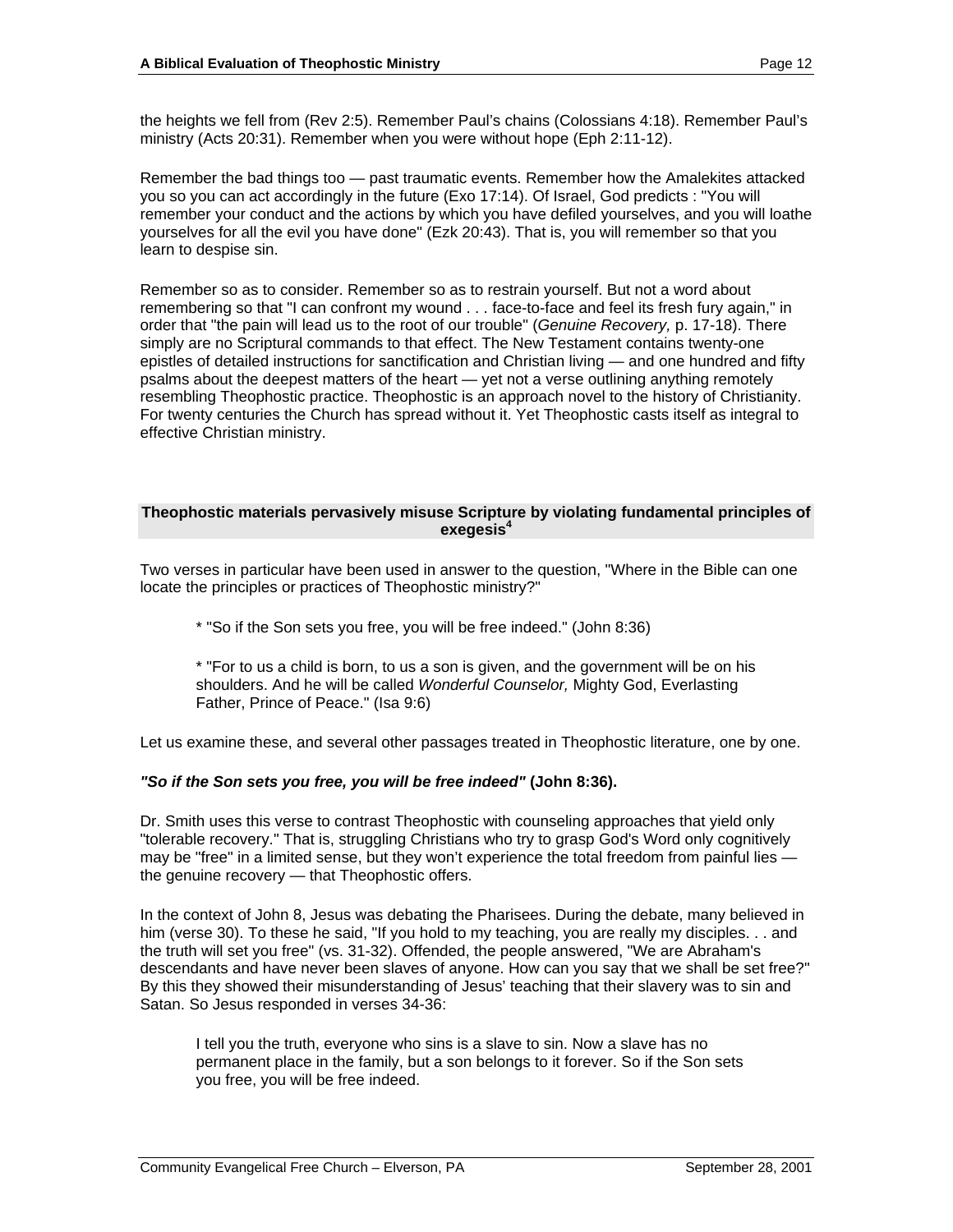In essence he was saying, "You think you are free, but you are really slaves to sin. A slave has no permanent place in the household he serves. But I'm the Son of my Father and therefore have a permanent place in his home. If you are with me, the Son, and I set you free, you will be free indeed. Your physical relationship with Abraham guarantees you nothing. I guarantee you true freedom."

Does Jesus here use the phrase "free indeed" in contrast to the bondage of someone's struggling under the load of painful memories? Is he alluding to a girl who, molested at a young age, cannot later shake the mistaken belief that she herself was to blame for the incest? Is he contrasting the spiritual ups and downs of a struggler undergoing traditional Christian counseling with the Christian whose transformation under a process like Theophostic "is instantaneous the moment they receive peace from Jesus," and whose "genuine recovery is permanent and maintenance free"?

No, he contrasts those "free indeed" with self-righteous unbelievers who are self-satisfied in their sins but still slaves of it. He is talking about salvation and the freedom from sin that comes with it — partial in this life, complete in heaven.

\* \* \* \*

## **"For to us a child is born, to us a son is given, and the government will be on his shoulders. And he will be called Wonderful Counselor . . ." (Isaiah 9:6).**

Does this passage hint at, or at least set the stage for, Jesus directly speaking truth to the heart of a believer in a Theophostic manner — that is, where the "logical truth" of Scripture has proven inadequate?

First, consider the term "counselor" in the Old Testament. The term described a king's advisor, one who held a position similar to a cabinet office in the United States today. It was generally used regarding affairs of government. During a political revolution in David's time:

While Absalom was offering sacrifices, he also sent for Ahithophel the Gilonite, David's counselor, to come from Giloh, his hometown. And so the conspiracy gained strength, and Absalom's following kept on increasing. (2 Sam 15:12)

Ahithophel had given advice to David in matters of state; now he is conscripted by Absalom. The prophet Balaam gave King counsel as to the fortunes of his political enemies (Num 24:14). Job wishes he could sleep "with kings and counselors [that is, high officials] of the earth" (3:14). King Rehoboam listened to the counsel of his young advisors rather than his old (2 Chron 10), and so forth.

In the beginning of Isaiah 9:6 (the verse we are considering), it is prophesied that when the Messiah comes, "The government will be upon his shoulders." That is, he will bear the responsibility for it. Thus, the Old Testament commentator Leupold writes that "Wonderful Counselor" is written about the Messiah in his role as statesman. It emphasizes primarily that he will be most effective in planning, in formulating a plan for action. A great work is to be done by him, even the greatest ever attempted. He had an adequate plan, the only one ever devised that measured up to the things to be attempted. To read into this word the modern notion of a therapist, or personal ministry person, helping another through personal pain is to stretch the meaning.

\* \* \* \*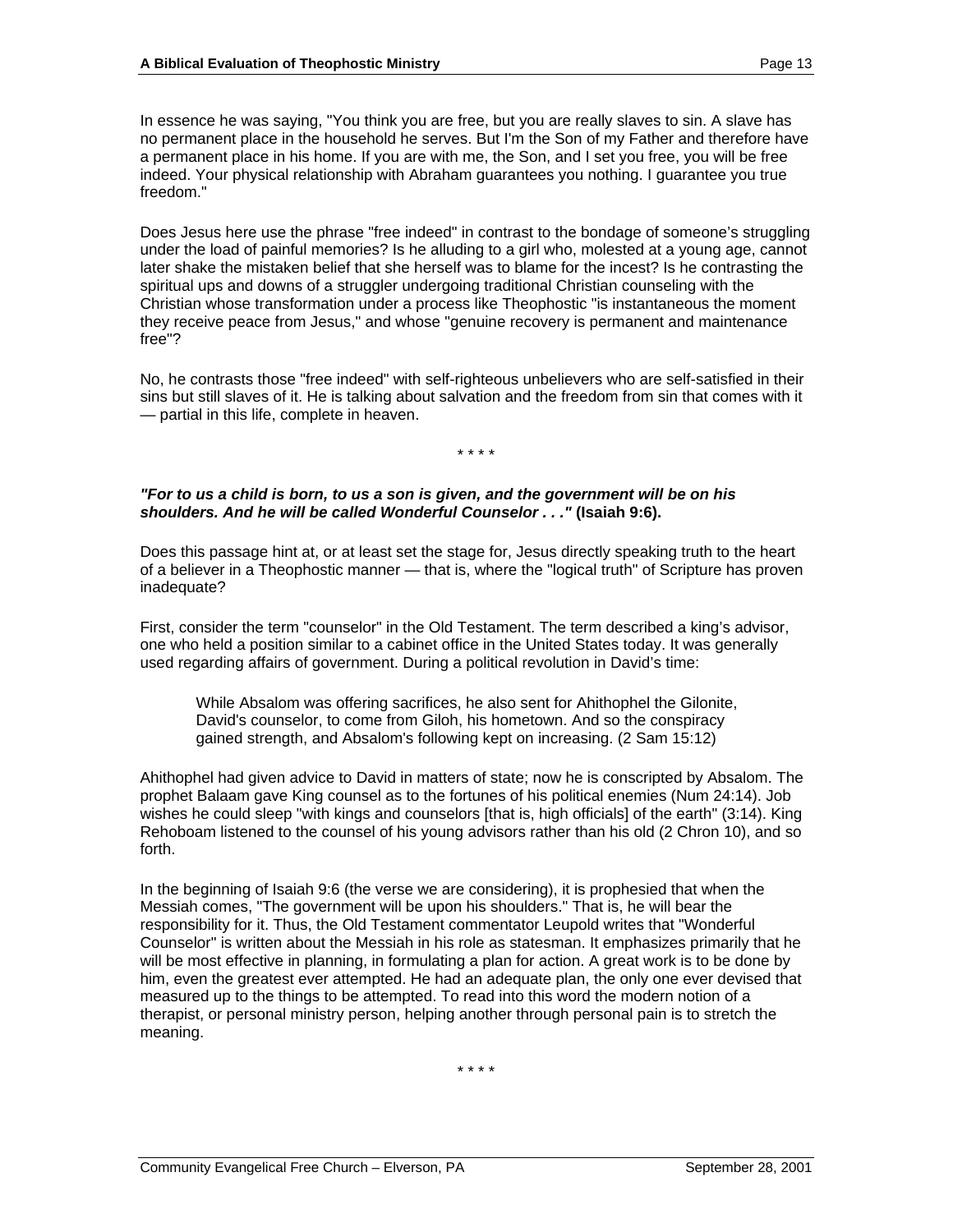## **"All of us have become like one who is unclean, and all our righteous acts are like filthy rags; we all shrivel up like a leaf, and like the wind our sins sweep us away" (Isaiah 64:6).**

Dr. Smith uses this verse in discussing the efforts of Christians toward personal holiness who do not have the benefit of proper ministry. Their efforts, he says, although sincere, are described by this verse in Isaiah. "Our best self-effort is like filthy rags." But does the verse even address efforts at spiritual growth and sanctification? Again, the verse is wrenched from its context. Consider the preceding verses:

Since ancient times no one has heard, no ear has perceived, no eye has seen any God besides you, who acts on behalf of those who wait for him. You come to the help of those who gladly do right, who remember your ways. But when we continued to sin against them, you were angry. How then can we be saved? All of us have become like one who is unclean, and all our righteous acts are like filthy rags; we all shrivel up like a leaf, and like the wind our sins sweep us away. No one calls on your name or strives to lay hold of you; for you have hidden your face from us and made us waste away because of our sins. (Isa 64:4-7)

Isaiah wants God to "come down" and help Israel. But Israel continues to sin, and God is angry. Isaiah describes this sinning with the words "all our righteous acts are like filthy rags" — that is, "We act good outwardly, but are unchanged in our hearts." Proof of this is found in the very next verse: "No one calls on your name or strives to lay hold of you" (verse 7). The passage is thus not criticizing the efforts of God's people to fight sin in their own flesh — it condemns the fact that they are not fighting sin at all.

This lack of sensitivity to context is not merely occasional in Theophostic literature and lectures. It is pervasive.

## **Theophostic does not fit Scripture's model for Christian ministry as distilled in 2 Corinthians 10:4-5**

At one point, Dr. Smith quotes 2 Corinthians 10:4-5 as illustrative of Theophostic practice: "We demolish arguments and every pretension that sets itself up against the knowledge of God, and we take captive every thought to make it obedient to Christ." Yet in reality, this passage lays out a model of Christian ministry — we might call it a distillation of much of the New Testament teaching about ministry — which is radically at odds with Theophostic principles. $5$ 

In 2 Corinthians 10, Paul begins several chapters that affirm his apostolic ministry and defend against attacks by the false apostles at Corinth who argue this way: "His letters are weighty and forceful, but in person he is unimpressive and his speaking amounts to nothing" (10:10). They argue that Paul not only lacks rhetorical flourish and sufficient acquaintance with philosophy, but he also lacks stage presence.

These men have mistaken Paul's decision not to preach "with eloquence or superior wisdom" as ignorance (1 Cor 2:1). They see his coming with "weakness and fear and much trembling" as spinelessness and lack of leadership rather than a deliberate ministry style that relied on the Holy Spirit's power and not the messenger's skills (1 Cor 2:3). They take his imitation of "the meekness and gentleness of Christ" as cowardice and impotence (2 Cor 10:1). They paint him as promising to visit Corinth and then cavalierly changing his mind, calling his change of plans "fleshly wisdom" (2 Cor 1:12-23, especially vs. 23). In fact, they say that Paul generally lives "according to the flesh" and not "in the Spirit" as they themselves do (2 Cor 10:2)!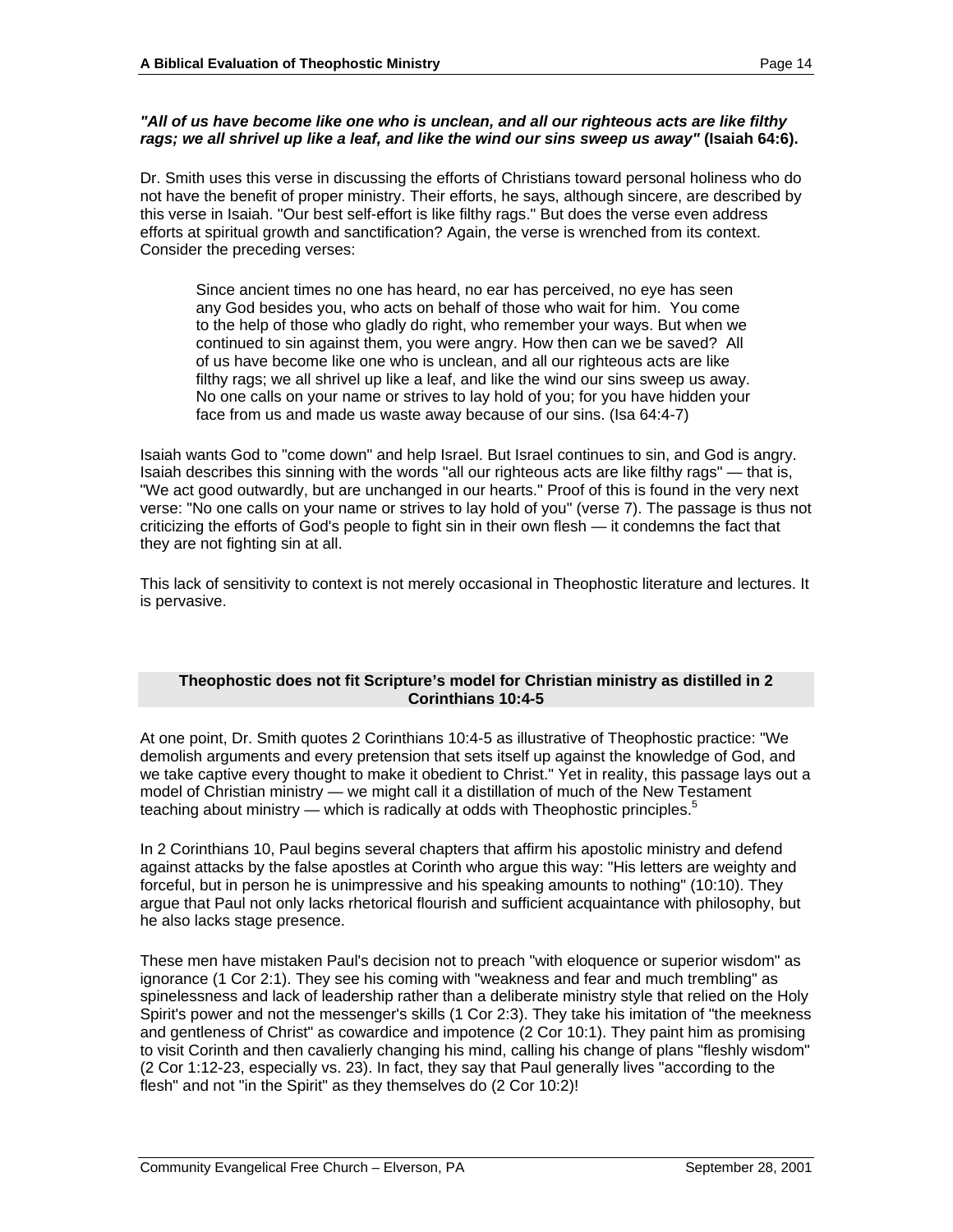In response, Paul admits that he does indeed "walk in the flesh" in the sense of being subject to the laws and limitations of frail mortal beings. But he insists that he does not "war according to the flesh" — that is, he doesn't conduct his ministry in the self-seeking manner of an unregenerate person (2 Cor 10:3). Make no mistake, he does wage war, constantly, and is about to wage it in his following four chapters! But he will not do it according to the flesh.

How then does he conduct warfare? What weapons does he use (for anyone who wars must have weapons)? Since he fights satanic forces that are not flesh and blood (Eph 6:12), it would be folly to fight them with weapons of the flesh. Only the armor of God will do. So rather than rely on human wisdom, stage presence, rhetoric, an entertaining speaking style, and a display of massive organization, he uses the weapons outlined in Ephesians 6 — truth, righteousness, evangelism, faith, salvation, the Word of God, and prayer. And he wields these while maintaining the character of a Christian, which includes meekness and humility, even when he must be confrontational and "not spare" rebels in the church (2 Cor 13:2). These are the weapons scorned by the world yet most feared by the powers of darkness.

In 2 Cor 10:5 Paul describes the strongholds assailed by the Christian warrior: "We demolish arguments and every pretension that sets itself up against the knowledge of God, and we take captive every thought to make it obedient to Christ." In the New International Commentary on the New Testament series, Philip E. Hughes writes, "It is noticeable that [the strongholds] belong to the realm of will and intellect. . . . for a man's inner motives are the fount of his action." So, the Greeks of Paul's day worshiped human wisdom, making the word of the cross seem like foolishness. Yet Paul's strategy against such entrenched foolishness consisted in the insistent preaching — yes, arguing — of that very message which was deemed so foolish. We quote Hughes at length regarding Paul's assault on the human mind as it rebels against God:

Hence it is that the Christian warfare is aimed at the casting down of the reasonings which are the strongholds whereby the unbelieving mind seeks to fortify itself against the truths of human depravity and divine grace, and at the casting down also of every proud bulwark raised high against the knowledge of God. This metaphor emphasizes the defiant and mutinous nature of sin: sinful man does not wish to know God; he wishes himself to be the self-sufficient centre of his universe. The knowledge of God is available to him, indeed he cannot escape from it: it is a knowledge which is constitutional to him, for he himself is God's creature, made, moreover, in the image of his Creator; it is a knowledge which the whole created order clearly and ceaselessly proclaims, witnessing as it does to the eternal power and godhead of the Creator (cf. Ps. 19:1-4; Rom. 1:19f.); and it is a knowledge livingly and graciously revealed in Christ Jesus, preserved in Holy Scripture, and presented in the preaching of the gospel (cf. 4:6). But sinful man rebels against this knowledge of God. He holds down the truth in unrighteousness. Knowing God, he refuses to glorify Him as God. His senseless heart is darkened, so that, though professing himself to be wise, he becomes a fool. In short, he exchanges the truth of and about God for a lie. It is thus that Paul analyzes the intellectual motives of unbelief in Rom. 1:18- 25. And this analysis reveals, starkly and precisely, the nature of the high tower raised against the knowledge of God within which proud, unregenerate man immures himself. But unless it is cast down by the gospel of God's grace in Christ Jesus, his tower becomes his tomb.

Not only are strongholds and high towers cast down, but prisoners are taken captive in the Christian warfare. These prisoners are the thoughts — the cogitations and intentions — of man's mind, and they are led captive, every one of them, into the obedience of Christ. In this way the genuine Christian position is established. The rebellion is quelled, the truth of God prevails, and the divine sovereignty is acknowledged. . . .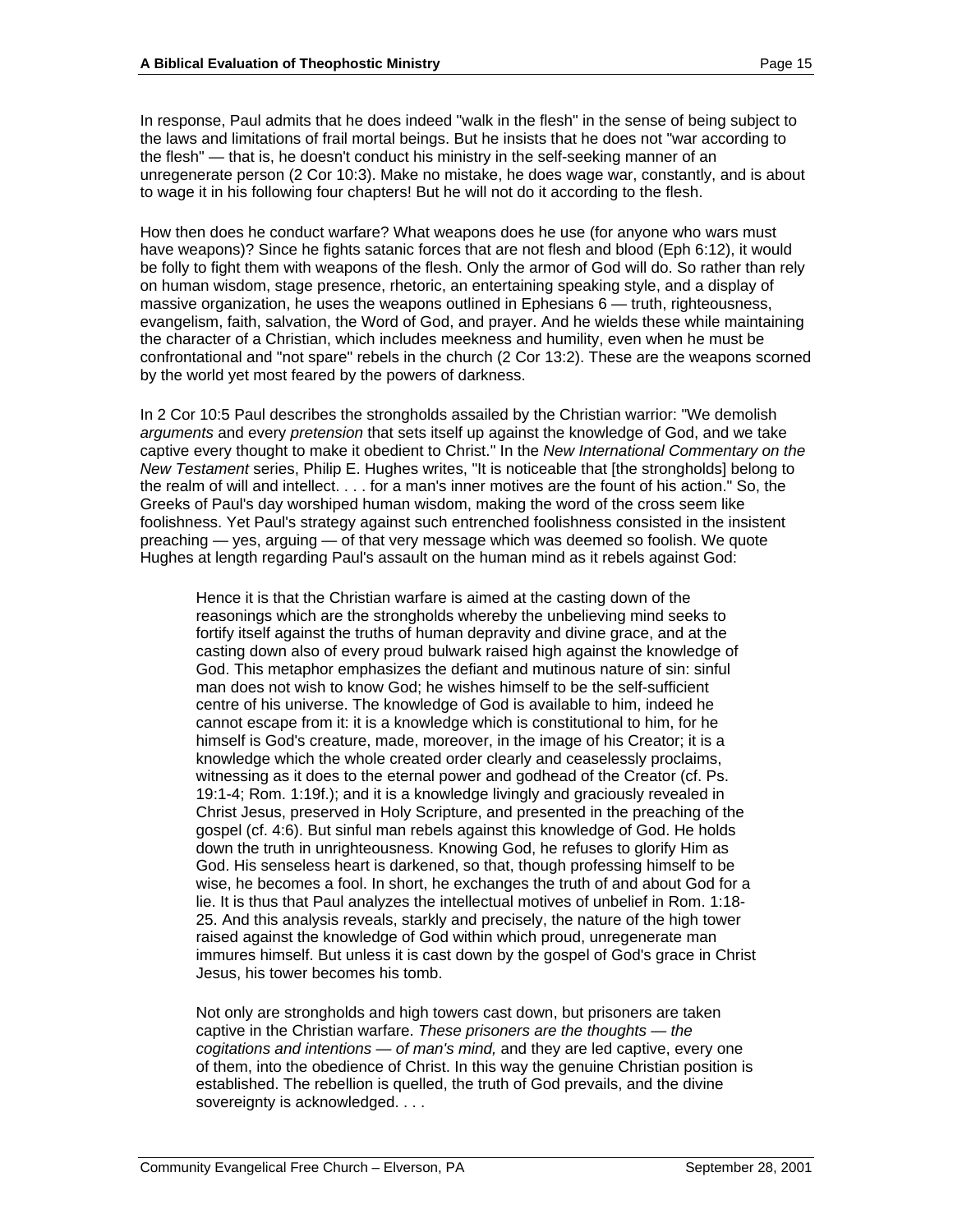Unfortunately, while the thinking of regenerate man is in principle entirely subjected to the obedience of Christ, in practice it is not always entirely so. The philosophies and sophistries of the "natural" man are frequently permitted to usurp a position of influence in the redeemed intellect. This was the case with some of the Corinthian believers who, through failure to submit their thinking consistently to the obedience of Christ, were being deceived by the specious logic of the false apostles whose teaching differed fundamentally from that delivered to them by Paul, their true and authentic apostle (cf. 11:2ff.). Paul is determined to expose the perversity of mind and will of such imposters. He earnestly desires that the members of the Corinthian church may learn what it means to bring both mind and will into complete submission to, and therefore harmony with, the mind and will of Christ.

(pp. 351-353, emphases added)

If ever there was a time for Paul to stress the need for a ministry such as Theophostic proposes, it was here. Paul is discussing how people's minds are deceived, how strongholds must be overcome. Powerful weapons are needed to free people from lies. Human weapons will not do, they must be "divinely powerful." Here is the time for Paul to say something like this:

When you encounter people who seem simply unable to embrace the truth of the Bible, you should stop telling them what you think God wants them to know. They don't need truth given through a preacher or teacher, passing it from his mind to theirs. No — such people are wounded. Most of them are spiritually hungry. The reason they are not finding help from Christian churches is because we have not given them the goods. People experience life on an experiential level, not on the level of logical truth. No one can talk them out of the lies they believe — not even memorizing Scripture can. Only Jesus can. God must speak directly to the hearts and minds of his wounded little lambs. You must help them face the pain from their past experiences, and in that pain identify the lie that insulates them from the truth. Then, resist the urge to address that lie with the truth you think they need to hear. Rather, ask Jesus to address it himself, directly to their souls.

But Paul never mentions going back into painful past memories — in this passage or anywhere else. Rather, he refers to strongholds within the mind as "pretensions" that "set themselves up against the knowledge of God" that must be "demolished," "made obedient," and "taken captive" (2 Cor 10:4-5). That is, he argues that wrong thinking flows from sin and requires surrender, for wrong thinking is simply the intellect in the service of the heart's rebellion against God.

This is what Paul is saying in 2 Thessalonians 2:9-12. There, people who believe Satan's lies are not innocents — there, Satan's counterfeit miracles "deceive" only "those who are perishing." But why are they deceived? Why do they fail to embrace the truth? Because of life's painful experiences? No, it is because "they refused to love the truth" (vs. 10). As Romans 1:18 says, "they suppress the truth."

But why would anyone suppress the truth? It is because "although they knew God," to acknowledge what they know and to believe his words would mean "glorifying him as God" and "giving thanks to him" (Rom 1:21). Paul teaches that belief in lies is a moral issue, not merely a pain-generated one. He equates "not believing the truth" with "delighting in wickedness"  $-$  (2) Thess 2:10-12). And because of this, God actually "sends them a powerful delusion so that they will believe the lie" (2 Thess 2:11). In other words, many people believe lies because God is judging their prior unbelief.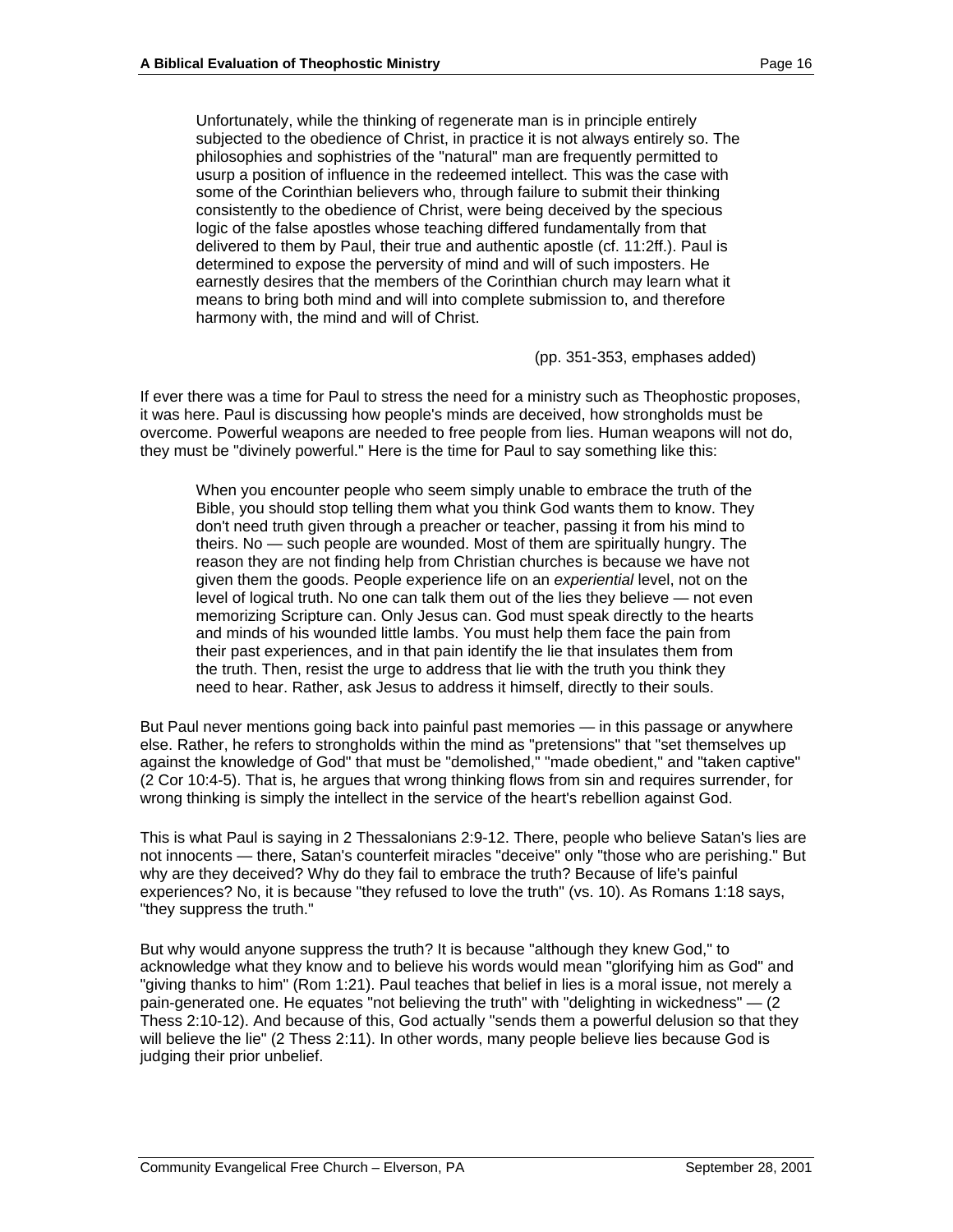If the "normal" weapons of truth, prayer, and so forth do not overcome the embedded lies in such disobedient strongholds, Paul in 2 Corinthians 10 knows only one other step to take. It is not to investigate the painful past. Rather, he says, "we will be ready to punish every act of disobedience" (10:6).

Note that in describing the weapons that fight such strongholds of false thinking, Paul doesn't list those weapons. He assumes that the Corinthians already know what "weapons" he is talking about. This is because he writes about such weapons on virtually every page of his epistles, and he constantly models their use. These weapons are truth, righteousness, evangelism, faith, salvation, the Word of God, and prayer, wielded by a Spirit-filled Christian who maintains a Christian character in his ministry — the "normal" weapons of Christian warfare employed by every generation of the church from the beginning. Paul says that such weapons "demolish" these strongholds. They demolish them in the minds of unbelieving people whom God has determined to save — and in the minds of Christians whom God is determined to sanctify.

## **Several other objections to Theophostic**

We mention only briefly several additional concerns:

## **THEOPHOSTIC INCONSISTENTLY COMPARES ITS APPROACH TO THE MINISTRY OF CHRIST**

Dr. Smith writes concerning his pre-Theophostic counseling ministry: "I knew that the results I was seeing was [sic] not consistent with what I saw in the New Testament" (Genuine Recovery, p.9). His point is that Jesus affected people in radical, immediate, and lasting ways all out of proportion to what Dr. Smith's former ministry accomplished. Yet had not Jesus promised in John 14:12 that "anyone who has faith in me . . . will do what I have been doing. He will do even greater things than these, because I am going to the Father" (John 14:12)?

Yet, in the Gospels, the "works" of Jesus included not merely spiritual and psychological restoration, but physical healings, miracles of nature, and raising of the dead. If the "spectacular" results of Jesus are the model for our ministries today, why limit what we seek to remarkable healing from psychological pain? If the Gospels require us to "be consistent with what we see in the New Testament," as Dr. Smith proposes, why be selective? Christian ministry should include not only the healing of physical illnesses, but the authoritative stopping of storms and raising of the dead.

Should not this point make us examine whether Jesus' promise of greater works relates rather to the scope of the spread of the Gospel, or some such thing?

## **THEOPHOSTIC TOO FREQUENTLY - ALMOST EXCLUSIVELY - USES THE MODEL OF SEXUAL ABUSE TO VALIDATE ITS METHODOLOGY**

Most people, religious and otherwise, acknowledge that any attack or abuse of a sexual nature results in problems far more difficult to overcome than most any other. Yet in setting forth an apologetic for its principles of ministering to people at large — for we are "all" wounded, it is only a question of how much — Theophostic consistently uses illustrations from those sexually abused. If Theophostic proposed a methodology solely for helping sexually abused people, the objections raised in this paper, while serious, would at least be open to greater discussion. But arguing for general ministry principles based upon a special category of problem is ill advised.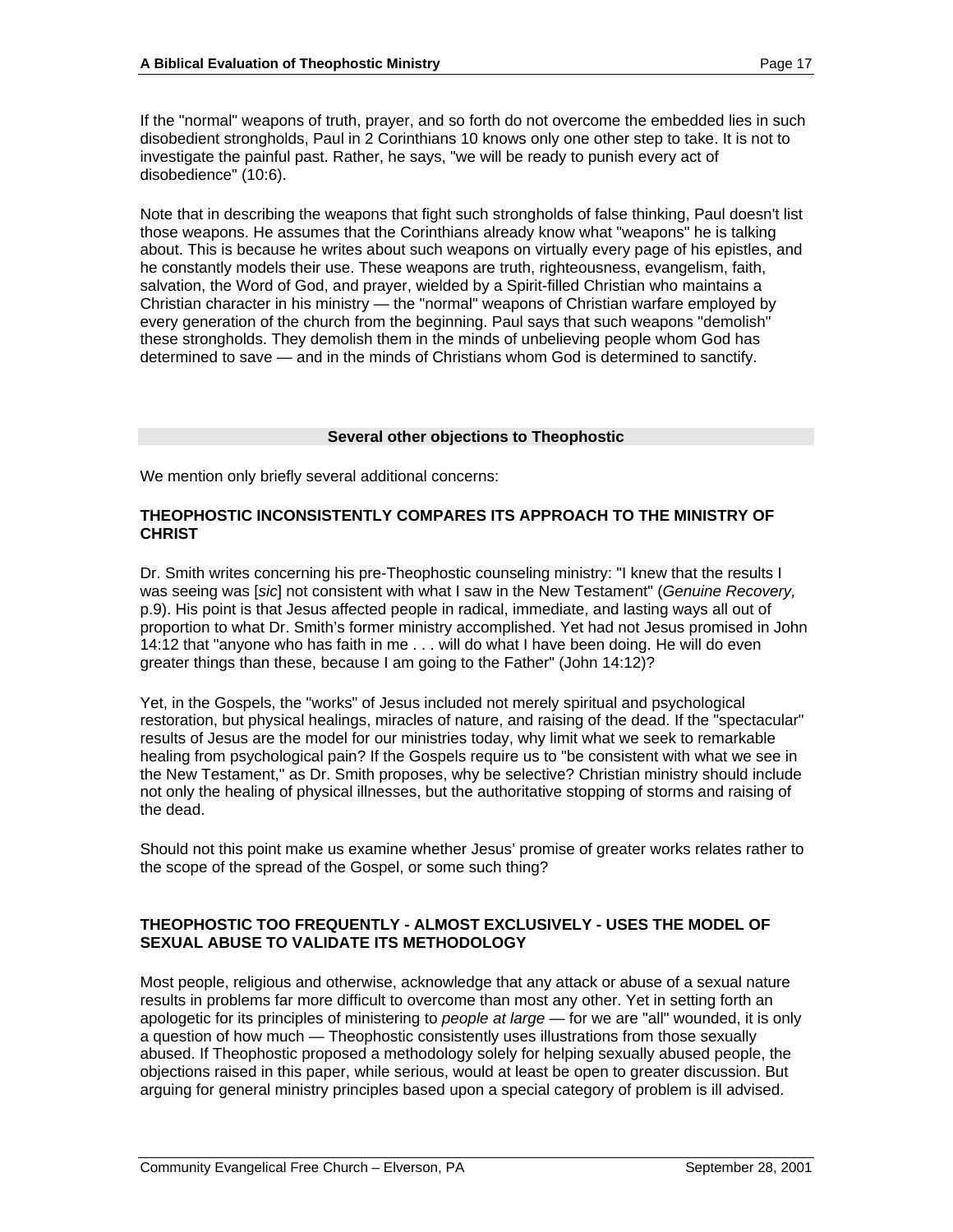#### **DR. SMITH DOES NOT SEEM TO INVITE CRITIQUE FROM THOSE OUTSIDE THE THEOPHOSTIC FAMILY**

In advising people where they can seek Theophostic help, Dr. Smith does advise them to question the potentially ministering person in this way: "Are you under the authority and spiritual covering of a recognized ministry, church or professional organization?" He adds that "If the person is a `lone wolf,' be careful" (Genuine Recovery, p. 2).

Such advice is Scriptural. But on page 53 of Genuine Recovery, the orientation notebook containing Theophostic's basic principles, Dr. Smith writes:

#### **Principle six: Traditionalists will try to discredit the process.**

When I first began to share this concept with fellow therapists, I was not received with much favor or enthusiasm. I was called a quack and a charlatan. I was told that what was happening would not last, or at best, it was post-hypnotic.

However, the results that Dr. Smith viewed proved more convincing to than the remarks of his critics. The contract of the contract of the contract of the contract of the contract of the contract of the contract of the contract of the contract of the contract of the contract of the contract of the contract of the c

Certainly every Christian must make theological decisions and, having made them, not return daily to re-examine his entire edifice. "Each one should be fully convinced in his own mind" (Rom 14:5). But he should be open to sincere questioning. And his process of decision-making should include substantial interaction with those who disagree, especially if one's theology is at odds with the generally accepted views of the Christian church. We do not know the history of Dr. Smith's interactions with others regarding the type of concerns raised in this paper. But the concerns are serious, and the materials we have seen give little indication of any serious engagement with arguments like them.

On pages 232 to 236 of his larger work, Beyond Tolerable Recovery, Dr. Smith gives a running commentary on Romans 7 and part of Romans 8 that attempts to see in that passage many of the specifics of Theophostic principles. These pages stretch interpretive principles to their maximum and beyond. Page 233 contains a small box of text with this disclaimer:

This section is an Ed Smith interpretation of Romans chapter 7, presented through the grid of Theophostic Ministry principles. I know that this smacks in the face of some of our traditional thought. Bear with me, hold to what you can, and look past what you cannot. I am in theological transition as I allow the Holy Spirit to teach me and correct me where necessary. I hope you are as well. (Emphasis ours)

Dr. Smith does not invite teaching or interaction from theologians or other counselors. Rather, he allows the Holy Spirit to teach him. With such an apparent isolation during a time of "theological transition," it is not surprising that one would come to embrace the views criticized in this paper.

#### **Then why does it work?**

We might ask, "Suppose Theophostic is shown to be in error — how do we explain that it often seems to help people?" God alone can answer this. But two suggestions follow.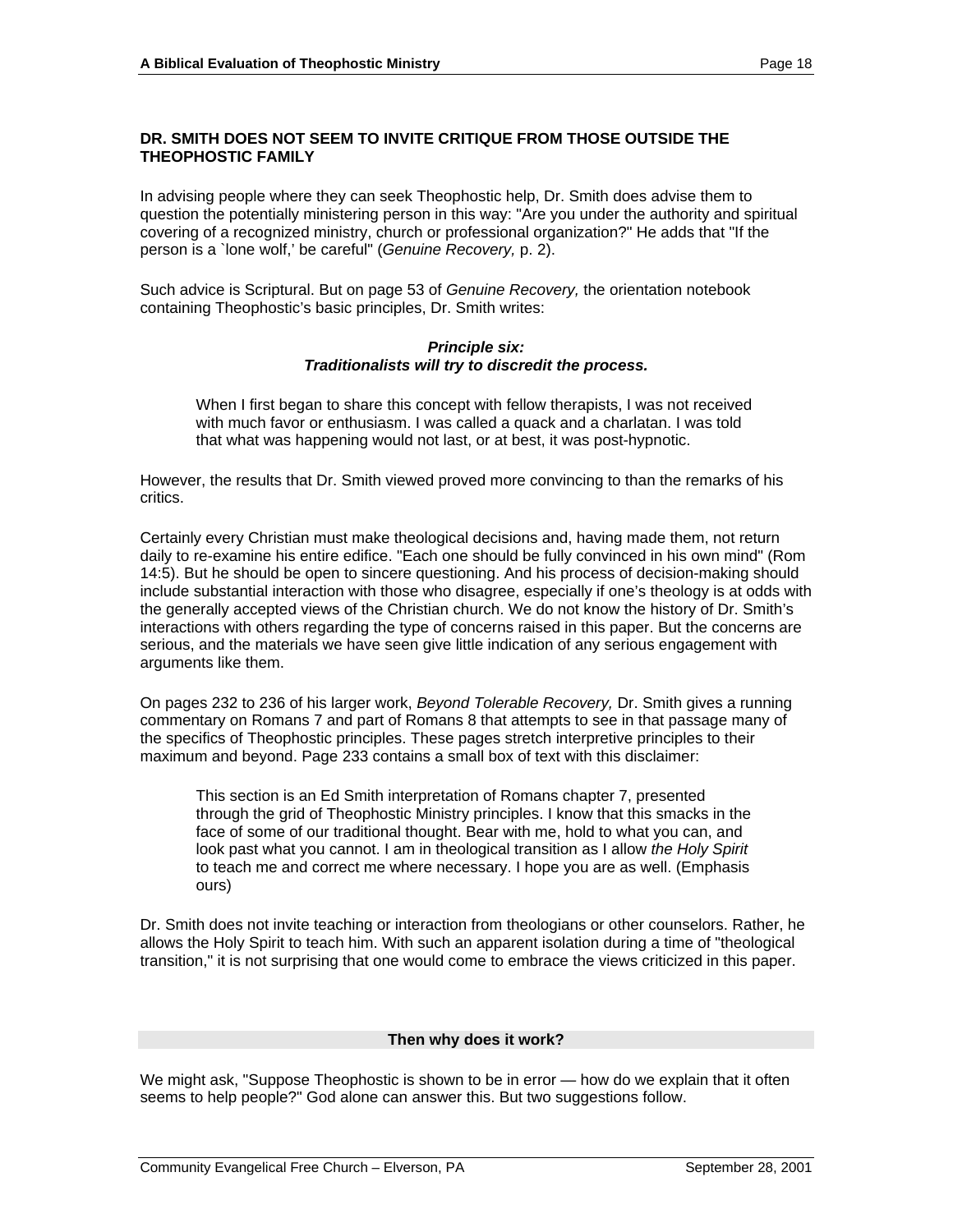First, in some cases God may indeed be helping people during their Theophostic encounters. His mercy is beyond all telling. He often rains down grace when people's understanding is deficient, or even when they are rebelling. The woman who touched Jesus' robe in Mark 5:25-34 did not "do it right" when she approached Jesus. Her faith was misguided — she attempted to receive healing not by a personal encounter with the Savior, but by stealing a touch of his garment, as if it were magic. Her faith was also selfish — suffering a discharge of blood, she knew that touching anyone else would render that person ceremonially unclean, and her plan was to slip off unnoticed without a word of thanks. Yet Jesus graciously healed her. Or consider when God told Moses to gather seventy of Israel's elders to the entrance of the tabernacle so the Spirit would rest upon them and they could assist in Moses' labors. Two of the elders, Eldad and Medad, failed to come but "remained in the camp." "Yet the Spirit rested on them" as well, and they too prophesied (Num 11:16-17, 24-26). Or consider that twice the prophet Balaam resorted to sorcery in seeking God, yet God granted him an oracle each time (Num 23).

Do any of these cases prove that the supplicants' methods were justified? Not at all. They prove only that God sometimes responds generously to our misguided — or even sinful — approaches toward him. Many people no doubt pray sincerely during Theophostic sessions. God is at liberty to answer any of them with mercy, even while his Word demonstrates the error of their approach.

Second, in many cases people may merely be imagining that Christ speaks to them or that they receive divine help. The power of suggestion is very strong. Researchers have long noticed the "healing" effects of placebos not only on those using experimental medicines but on those administering them. In Abnormal Psychology, David Holmes describes this phenomenon in experiments with depression medication:

The effects of suggestion influence not only the participants in experiments but also raters who are evaluating the participants. For example, if a depressed person is given a treatment that the therapist thinks will help, the therapist may selectively notice improvements in the patient . . . and ignore behaviors that suggest lack of improvement (e.g., lack of activity).<sup>6</sup>

Since virtually every religion, philosophy, medicine (real or quack), counseling method, and psychic reader in history boast testimonies of those marvelously helped, we must avoid the lure of anecdotal evidence as our primary means for establishing what is true. For the Christian who seeks the best means for curing wounded souls, the only sure testimony is that of Scripture. Even with Scripture, Peter warns that "ignorant and unstable people distort" it, and Paul warns that only the Christian workman who "correctly handles the word of truth" is approved — surely implying that many Christian workmen are not.